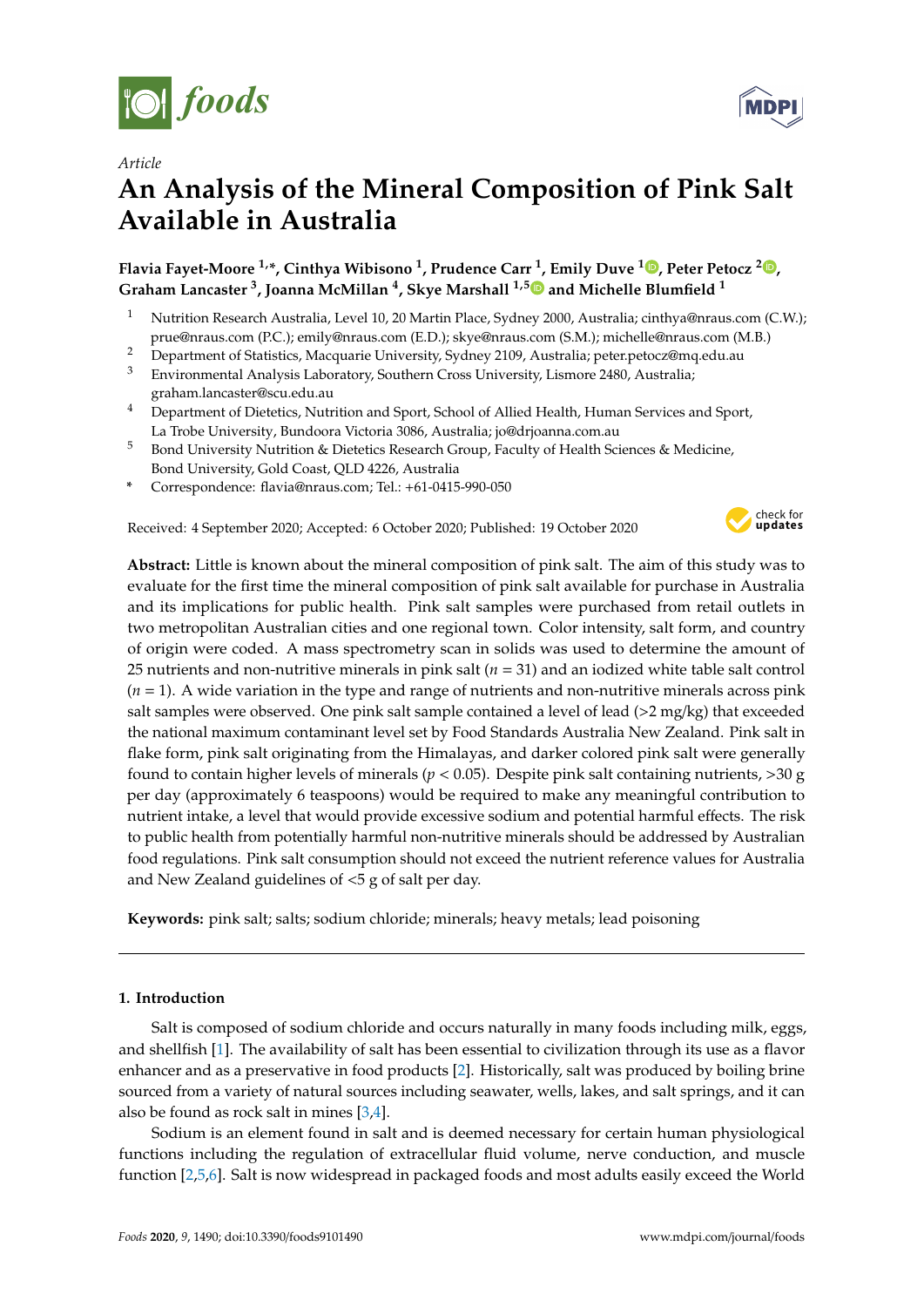Health Organization's (WHO) recommendation of less than 2 g of sodium per day (equivalent to approximately 5 g of salt per day) [\[7](#page-12-6)[,8\]](#page-12-7). In Australia, the same recommendation is provided in the nutrient reference values (NRV) for Australia and New Zealand as a suggested dietary target (SDT) for adults, set to prevent chronic disease [\[5\]](#page-12-4). Based on data from the Australian Health Survey (AHS) 2011–2012, the average sodium intake for Australians was 2404 mg per day [\[9\]](#page-12-8), but actual intake is likely to be much higher (i.e., approximately 3600 mg per day) as salt added at the table or in food preparation at home was excluded from this analysis [\[9\]](#page-12-8).

Worldwide there is a wide variety of salt, beyond white table salt, available for purchase. In recent years, pink salt, particularly pink Himalayan salt, has grown in popularity with increased media attention [\[10\]](#page-12-9). It is often marketed for its alleged health benefits and is positioned to be nutritionally superior to white table salt [\[11–](#page-12-10)[14\]](#page-12-11). Few studies have reported the mineral content of pink salts internationally [\[4,](#page-12-3)[15](#page-12-12)[,16\]](#page-12-13), and found pink salt to contain a variety of essential nutrients including iron, zinc, and calcium, but found some samples also contained impurities or relatively large amounts of non-nutritive minerals such as arsenic, lead, and cadmium [\[15\]](#page-12-12). No study has evaluated the nutritional composition of pink salt available for purchase. Non-nutritive minerals such as arsenic, cadmium, lead, or mercury have no established health benefit and in relatively small doses, lead to multiple organ damage [\[16–](#page-12-13)[19\]](#page-13-0). Given the increased consumer interest in pink salt and the potential risk of harmful non-nutritive mineral contamination, an investigation into the mineral composition of pink salt in Australia is warranted. The aim of this study was to evaluate, for the first time, the mineral composition of pink salt available for purchase in Australia and to determine its implications for public health.

#### **2. Materials and Methods**

#### *2.1. Sample Collection*

Every pink salt sample commercially available was purchased from four major supermarkets, green grocers, and health food shops in two metropolitan Australian cities and one regional town (Sydney, NSW, Australia; Canberra, ACT, Australia; Coffs Harbour, NSW, Australia) in June 2018. If available, different forms of pink salt within the same brand were purchased. These included table or finely ground, flakes, and coarse/rock (grinder) salt. An iodized fine white table salt was purchased as the control sample, as this is the salt currently mandated for iodine fortification of commercial bread products by Food Standards Australia New Zealand (FSANZ) [\[20\]](#page-13-1). Each salt's region of origin and pricing information were also recorded. Pricing information was collected from online retail stores on the 18th December 2019. For items with more than one price and size option, pricing for the smaller size option was chosen as it was assumed that consumers do not habitually purchase salt in bulk volumes. The price per 100 g was then calculated.

## *2.2. Sample Analyses*

Each pink salt sample was transferred from the original packaging into clear plastic bags, and randomly numbered and labelled from two to 32, with the control sample numbered as one. De-identified pink salt samples were coded according to their color intensity. Three researchers (CW, ED, SM) independently coded each sample's color intensity  $(0 = no color, 1 = light, 2 = medium,$ 3 = dark pink), and in the case of a discrepancy, samples were re-coded until a consensus was achieved.

The control and the pink salt samples were sent to the National Association of Testing Authorities, Australia (NATA) accredited Environmental Analysis Laboratory (EAL) at Southern Cross University for analysis. A mass spectrometry scan in solids was used to determine the amount (mg/kg) of minerals (aluminum, arsenic, barium, boron, cadmium, calcium, chromium, cobalt, copper, iron, lead, magnesium, manganese, mercury, molybdenum, nickel, phosphorus, potassium, selenium, silicon, silver, sodium, sulfur, vanadium, zinc) in a single test for each salt sample. To do this, approximately 0.4 g for each sample was digested in an Aqua Regia matrix (2.5 mL HNO3: 7.5 mL HCl) on a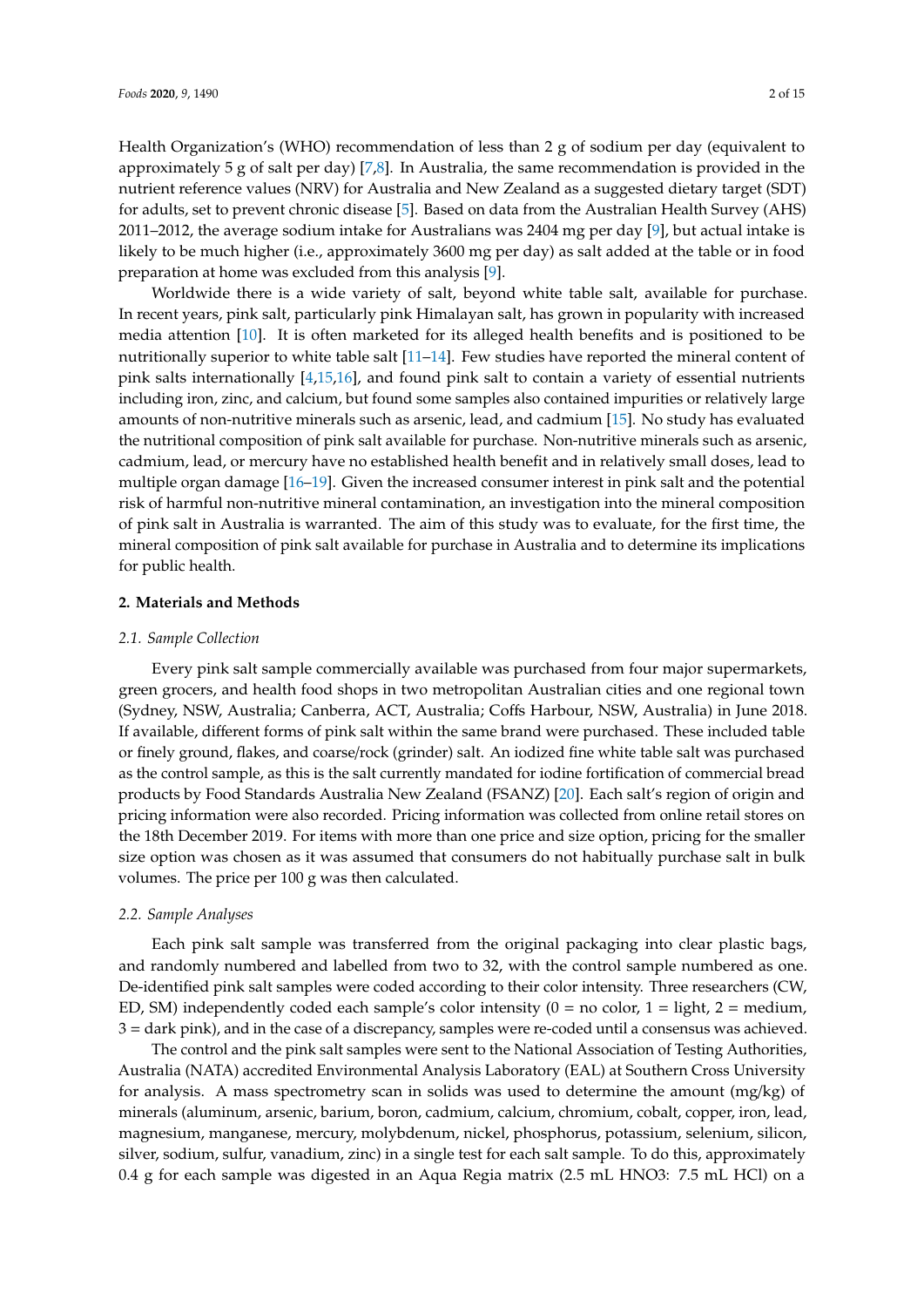hot block at 120 degrees for 1 h. Once digestion was complete the samples were analyzed on a PerkinElmer (Waltham, MA, USA) NexION 300D inductively coupled plasma mass spectrometer (ICPMS). The ICPMS is capable of operating in three modes of analysis i.e., standard, kinetic energy discrimination (KED), and dynamic reaction cell (DRC), enabling interference removal and superior detection limits in difficult matrices.

## *2.3. Mineral Classification*

The 25 minerals were classified as either nutrients or non-nutritive minerals based on the NRV [\[5\]](#page-12-4). Minerals with an NRV were classified as nutrients, and those without an NRV as non-nutritive minerals. The most appropriate NRV for comparison with individual intake is the recommended dietary intake (RDI), adequate intake (AI), and upper level (UL) of intake [\[5\]](#page-12-4). The RDI is the daily nutrient level estimated to meet the requirements of nearly all (97 to 98%) healthy individuals in a particular life stage and sex group [\[5\]](#page-12-4). When an RDI was not able to be set, an AI, which is the average daily nutrient intake level that is assumed to be adequate, is used instead [\[5\]](#page-12-4). The UL is the highest average daily nutrient level that is likely to pose no adverse effects to individuals. When an NRV, e.g., a UL, was not available for a nutrient, other international guidelines were used from FSANZ [\[21\]](#page-13-2), the Codex Alimentarius Commission [\[22\]](#page-13-3), the Institute of Medicine [\[23\]](#page-13-4), and research literature [\[24\]](#page-13-5). The nutrient composition of 5 g (approximately one teaspoon) of pink salt, representing the maximum recommended intake by the Australian Dietary Guidelines [\[25\]](#page-13-6) and the WHO [\[7\]](#page-12-6), were compared to the NRV.

#### *2.4. Statistical Analyses*

The composition of nutrients and non-nutritive minerals for all samples was analyzed using descriptive statistics. A one-way analyses of variance (ANOVA) was conducted to identify if mineral content differed by form (finely ground, flakes, or coarse form) or color intensity (no color, light pink, medium pink, or dark pink). A two-sample *t*-test was conducted to determine if there were any differences in mineral content by region of origin (Himalayas vs. other). A one sample *t*-test was conducted to confirm if there were differences in mineral content between pink salt and the white table salt control. Analyses were performed using Minitab 17 and SAS University Edition. *p*-values < 0.05 were considered statistically significant.

## **3. Results**

The description of pink salt samples  $(n = 31)$  and iodized white table salt  $(n = 1)$  available in Australia are presented in Table [1.](#page-3-0) The majority of pink salts were labelled "Himalayan" (*n* = 27, 87%), with others labelled as "pink" but not "Himalayan" (*n* = 3, 10%), or unbranded and described as "Australian" ( $n = 1$ , 3%). The region of origin included the Himalayas ( $n = 27$ , 87%), Australia  $(n = 3, 10\%)$ , or Peru  $(n = 1, 3\%)$ . Pink salts were sold in three different forms that included coarse or grinder form (*n* = 15, 48%), table salt or fine form (*n* = 14, 45%), and flakes (*n* = 2, 7%). The color intensity of pink salt ranged from dark (*n* = 13, 42%), medium (*n* = 11, 36%), light (*n* = 5, 16%), and no color ( $n = 3, 6\%$ ).

**Table 1.** Description of pink salt ( $n = 31$ ) and iodized white table salt ( $n = 1$ ) samples purchased from retail stores in Australia in June 2018.

| <b>Brand</b>                                                            | <b>Product Name</b>                                                                         | Form                   | Origin                              | <b>Color Intensity</b>                 | Price $(\frac{1}{2})^1$ per 100 g                           |
|-------------------------------------------------------------------------|---------------------------------------------------------------------------------------------|------------------------|-------------------------------------|----------------------------------------|-------------------------------------------------------------|
| Control<br><b>SAXA</b>                                                  | Iodized white table salt                                                                    | Fine                   | N/A                                 | No color                               | 1.60 <sup>2</sup>                                           |
| Pink salt<br>Affordable<br>wholefoods<br>Chef's choice<br>Chef's choice | Pink Himalayan Salt<br>Himalayan Pink Fine Salt<br>Himalayan Pink Rock Salt<br>with Grinder | Fine<br>Fine<br>Coarse | Himalayan<br>Himalayan<br>Himalayan | Light pink<br>Medium pink<br>Dark pink | 1.19 <sup>3</sup><br>1.76 <sup>4</sup><br>1.67 <sup>5</sup> |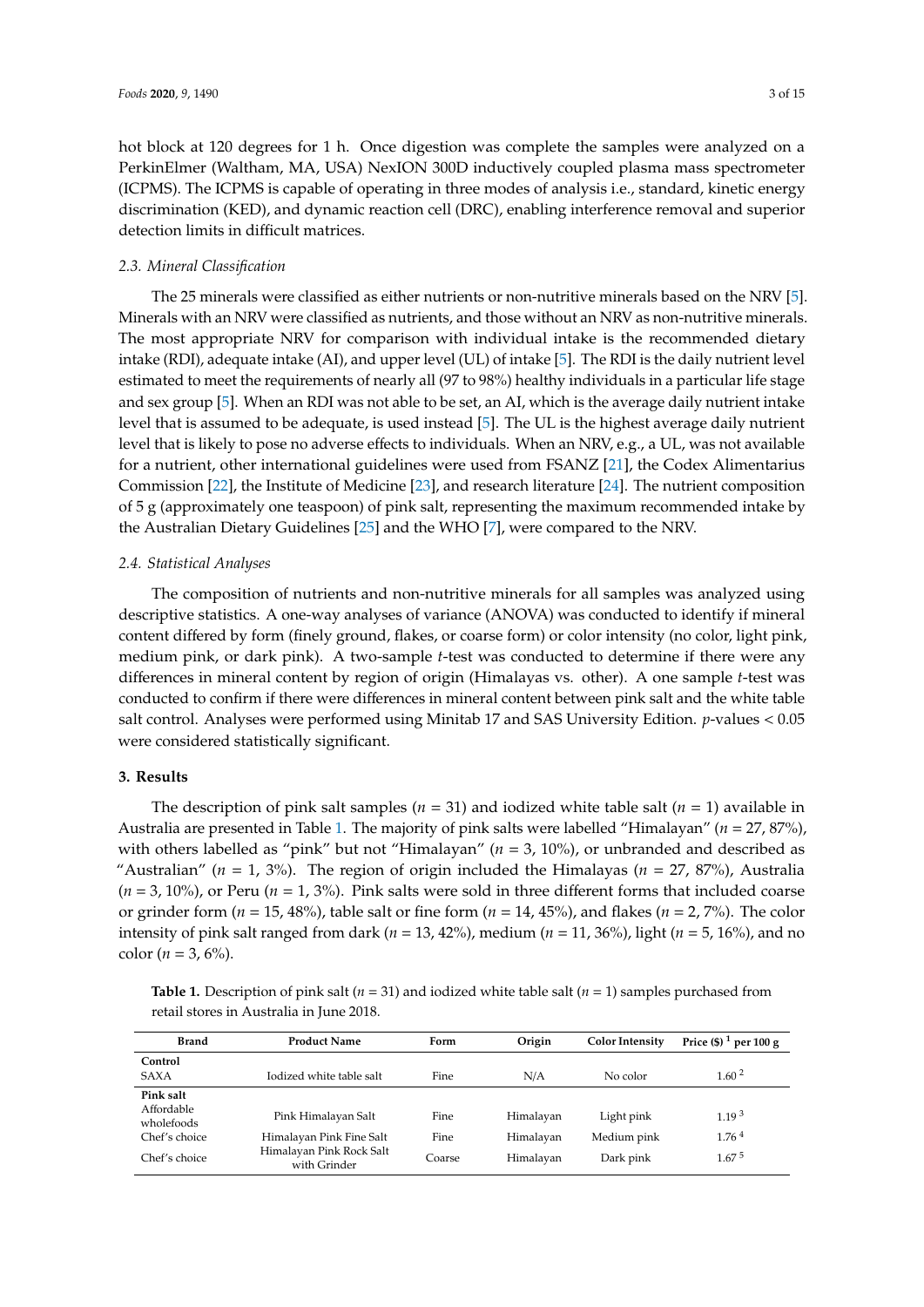<span id="page-3-0"></span>

| <b>Brand</b>                     | <b>Product Name</b>                         | Form   | Origin     | <b>Color Intensity</b> | Price $(\$)^1$ per 100 g     |
|----------------------------------|---------------------------------------------|--------|------------|------------------------|------------------------------|
| Coles                            | Himalayan Pink<br>Salt Grinder              | Coarse | Himalayan  | Dark pink              | 2.91 <sup>6</sup>            |
| Go Vita                          | Himalayan Salt                              | Fine   | Himalayan  | Medium pink            | 1.19 <sup>7</sup>            |
| Hoyt's                           | Pink Himalayan Rock Salt                    | Coarse | Himalayan  | Dark pink              | 1.30 <sup>5</sup>            |
| Lotus                            | Himalayan Salt Coarse                       | Coarse | Himalayan  | Dark pink              | $1.16^{8}$                   |
| Masterfoods                      | Pink Himalayan Salt                         | Coarse | Himalayan  | Dark pink              | 7.77 <sup>9</sup>            |
| McKenzie's                       | Himalayan Fine Pink Salt                    | Fine   | Himalayan  | Medium pink            | 1.32 <sup>5</sup>            |
| McKenzie's                       | Himalayan Pink Rock Salt                    | Coarse | Himalayan  | Dark pink              | 1.25 <sup>2</sup>            |
| Mount Zero                       | Pink lake natural salt                      | Coarse | Australian | No color               | 6.9910                       |
| Murray River<br>Gourmet          | Salt Flakes Naturally Pink                  | Flakes | Australian | Light pink             | 5.00110                      |
| $n$ foods                        | Himalayan Rock Sat                          | Coarse | Himalayan  | Dark pink              |                              |
| Nirvana organics                 | Himalayan Crystal Salt<br>Medium            | Fine   | Himalayan  | Dark pink              | $2.64^{11}$                  |
| Nirvana organics                 | Himalayan Crystal Salt<br>Granules          | Coarse | Himalayan  | Dark pink              | 6.0011                       |
| Nirvana organics                 | Himalayan Crystal Salt<br>Fine              | Fine   | Himalayan  | Medium pink            | $2.70^{12}$                  |
| Peruvian Pink Salt               | Fine Grain Salt                             | Fine   | Peru       | Light pink             | $1.66^{10}$                  |
| Real Food That<br>Loves You Back | Himalayan Pink Rock<br>Salt-Fine            | Fine   | Himalayan  | Medium pink            | $1.16^{13}$                  |
| Real Food That<br>Loves You Back | Himalayan Rock Salt<br>Crystals             | Coarse | Himalayan  | Dark pink              | $1.16^{13}$                  |
| <b>SAXA</b>                      | Natural Pink Himalayan<br><b>Table Salt</b> | Fine   | Himalayan  | Medium pink            | 2.39 <sup>2</sup>            |
| <b>SAXA</b>                      | Pink Himalayan Salt<br>Flakes               | Flakes | Himalayan  | Medium pink            | $6.32^{5}$                   |
| <b>SAXA</b>                      | Natural Pink Himalayan<br>Rock Salt         | Coarse | Himalayan  | Dark pink              | 0.80 <sup>2</sup>            |
| <b>SAXA</b>                      | Natural Pink Himalayan<br>Salt Grinder      | Coarse | Himalayan  | Dark pink              | 4.21 <sup>2</sup>            |
| <b>SHERU</b>                     | Fine Himalayan Salt                         | Fine   | Himalayan  | Medium pink            | $1.16\ ^{14}$                |
| The gluten free co.              | Himalayan Salt Fine                         | Fine   | Himalayan  | Light pink             | $1.90^{15}$                  |
| The gluten free co.              | Himalayan Salt Coarse                       | Coarse | Himalayan  | Dark pink              | $1.91^{15}$                  |
| Unbranded                        | Australian Pink Lake Salt<br>(Medium)       | Fine   | Australian | No color               | $\qquad \qquad \blacksquare$ |
| Unbranded                        | Fine Himalayan Salt                         | Fine   | Himalayan  | Light pink             |                              |
| Unbranded                        | Rock Himalayan Salt                         | Coarse | Himalayan  | Medium pink            |                              |
| Woolworths                       | Himalayan Pink Fine Table<br>Salt           | Fine   | Himalayan  | Medium pink            | 0.53 <sup>2</sup>            |
| Woolworths                       | Pink Himalayan Salt                         | Coarse | Himalayan  | Medium pink            | 2.73 <sup>2</sup>            |

**Table 1.** *Cont.*

<sup>1</sup> Prices (in Australian dollars) sourced online as at 18 December 2019;  $^2$  [www.woolworths.com.au;](www.woolworths.com.au)  $^3$  [www.](www.affordablewholefoods.com.au) aff[ordablewholefoods.com.au;](www.affordablewholefoods.com.au) <sup>4</sup> [www.harrisfarm.com.au;](www.harrisfarm.com.au) <sup>5</sup> [www.choice.com.au](www.choice.com.au/food-and-drink/groceries/herbs-and-spices/articles/accessible-text-files/salt-prices-compared)/food-and-drink/groceries/herbsand-spices/articles/accessible-text-files/[salt-prices-compared;](www.choice.com.au/food-and-drink/groceries/herbs-and-spices/articles/accessible-text-files/salt-prices-compared) <sup>6</sup> [www.coles.com.au;](www.coles.com.au) <sup>7</sup> [www.govita.com.au;](www.govita.com.au) <sup>8</sup> [www.](www.lotuspantry.com.au) [lotuspantry.com.au;](www.lotuspantry.com.au) <sup>9</sup> [www.myozbox.com.au;](www.myozbox.com.au) <sup>10</sup> [www.doorsteporganics.com.au;](www.doorsteporganics.com.au) <sup>11</sup> [www.nirvanahealthproducts.](www.nirvanahealthproducts.com) [com;](www.nirvanahealthproducts.com) <sup>12</sup> [www.naturalhealthorganics.com.au;](www.naturalhealthorganics.com.au) <sup>13</sup> [www.goodness.com.au;](www.goodness.com.au) <sup>14</sup> [www.nourishedearth.com.au;](www.nourishedearth.com.au) <sup>15</sup> [www.](www.meed.com.au) [meed.com.au;](www.meed.com.au) '-"represents items with no available pricing information.

#### *3.1. Mineral Composition*

The nutrient and non-nutritive mineral composition of pink salt and white table salt is summarized in Table [2,](#page-4-0) Table [3,](#page-5-0) respectively. Large variations in values were observed for calcium (530.62–5736.73 mg/kg), magnesium (146.78–11937.98 mg/kg), potassium (98.39–4528.89 mg/kg), iron (0–167.52 mg/kg), and sodium (343,384.79–459,115.58 mg/kg). Copper, chromium, and manganese were found in very small amounts (i.e., <1.00 mg/kg) (Table [2\)](#page-4-0). Few samples contained molybdenum (*n* = 8; <0.15 mg/kg), phosphorus (*n* = 3; <28.90 mg/kg), selenium (*n* = 6; <0.19 mg/kg), and zinc (*n* = 3; <0.86 mg/kg). Large variation in values were reported for the non-nutritive mineral's aluminum (0–192.65 mg/kg), lead (0–2.59 mg/kg), silicon (0–372.10 mg/kg), and sulfur (1703.97–33,754.34 mg/kg) (Table [3\)](#page-5-0). Neither arsenic nor silver were detected in any of the pink salt samples, and vanadium was detected in one sample (0.12 mg/kg). Very low amounts of barium, boron, cadmium, cobalt, mercury, and nickel were detected in some of the pink salt samples.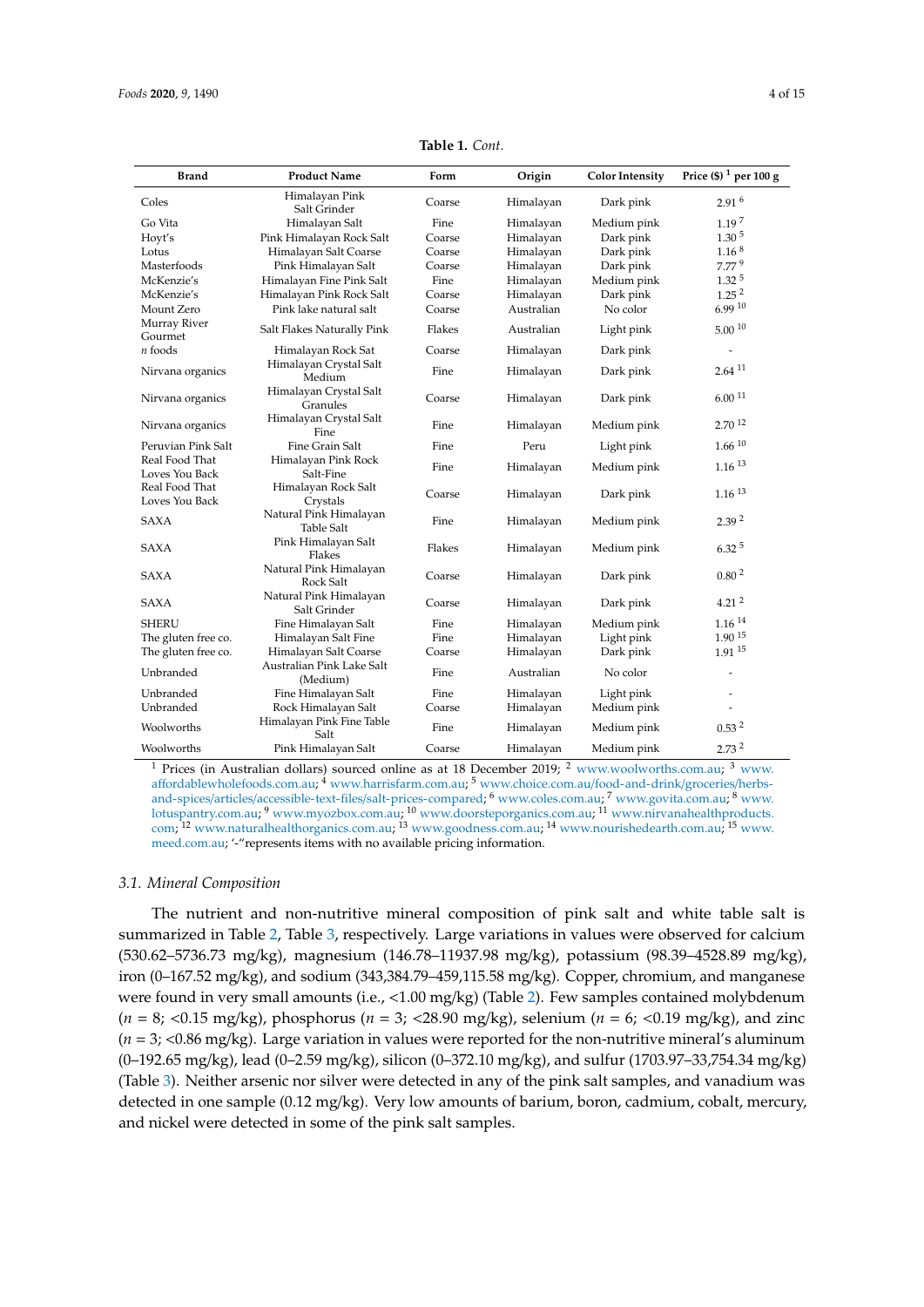<span id="page-4-0"></span>

|                               | Nutrient Content (mg/kg)                    |         |                 |      |        |           |      |                                                     |       |         |          |            |          |
|-------------------------------|---------------------------------------------|---------|-----------------|------|--------|-----------|------|-----------------------------------------------------|-------|---------|----------|------------|----------|
| <b>Brand</b>                  | <b>Product Name</b>                         | Calcium | Chromium Copper |      | Iron   |           |      | Magnesium Manganese Molybdenum Phosphorus Potassium |       |         | Selenium | Sodium     | Zinc     |
| Control                       |                                             |         |                 |      |        |           |      |                                                     |       |         |          |            |          |
| <b>SAXA</b>                   | Iodized white table salt                    | 393.28  | 0.00            | 0.09 | 0.00   | 83.94     | 0.00 | 0.04                                                | 0.00  | 151.68  | 0.00     | 427,636.27 | 0.00     |
| Pink salt                     |                                             |         |                 |      |        |           |      |                                                     |       |         |          |            |          |
| Affordable wholefoods         | Pink Himalayan Salt                         | 1799.40 | 0.09            | 0.09 | 44.00  | 1345.12   | 1.27 | 0.00                                                | 28.90 | 2085.71 | 0.00     | 394,315.32 | 0.00     |
| Chef's choice                 | Himalayan Pink Fine Salt                    | 3111.17 | 0.04            | 0.20 | 20.10  | 2499.69   | 1.24 | 0.00                                                | 0.00  | 3515.59 | 0.03     | 389,074.55 | 0.00     |
| Chef's choice                 | Himalayan Pink Rock Salt<br>with Grinder    | 3755.33 | 0.01            | 0.09 | 22.99  | 2550.59   | 1.30 | 0.00                                                | 0.00  | 4528.89 | 0.00     | 381,948.05 | 0.00     |
| Coles                         | Himalayan Pink Salt<br>Grinder              | 2595.03 | 0.15            | 0.08 | 79.75  | 2565.36   | 2.57 | 0.00                                                | 0.00  | 2505.65 | 0.00     | 384,301.64 | 0.00     |
| The gluten free co.           | Himalayan Salt Coarse                       | 3388.74 | 0.06            | 0.05 | 78.99  | 2529.64   | 2.09 | 0.04                                                | 0.00  | 3062.06 | 0.00     | 426,467.55 | 0.00     |
| Go Vita                       | Himalayan Salt                              | 2426.31 | 0.26            | 0.15 | 167.52 | 3355.49   | 3.80 | 0.00                                                | 0.00  | 2394.43 | 0.14     | 381,218.17 | 0.00     |
| Hoyt's                        | Pink Himalayan Rock Salt                    | 3629.45 | 0.26            | 0.12 | 129.66 | 3415.42   | 3.26 | 0.00                                                | 0.00  | 3306.94 | 0.00     | 393,437.27 | 0.00     |
| Lotus                         | Himalayan Salt Coarse                       | 2915.44 | 0.18            | 0.10 | 103.13 | 2828.15   | 2.59 | 0.02                                                | 0.00  | 2873.87 | 0.00     | 387,244.33 | 0.00     |
| Masterfoods                   | Pink Himalayan Salt                         | 3269.52 | 0.08            | 0.10 | 44.92  | 2401.10   | 1.79 | 0.00                                                | 0.00  | 3299.52 | 0.18     | 384,989.53 | 0.00     |
| McKenzie's                    | Himalayan Fine Pink Salt                    | 2250.53 | 0.10            | 0.05 | 41.80  | 1700.59   | 1.95 | 0.00                                                | 0.00  | 1433.82 | 0.16     | 399,641.42 | 0.00     |
| Mount Zero                    | Pink lake natural salt                      | 530.62  | 0.00            | 0.01 | 0.00   | 4454.23   | 0.36 | 0.08                                                | 0.00  | 312.08  | 0.00     | 380,632.11 | 0.00     |
| Murray River Gourmet          | Salt Flakes Naturally Pink                  | 897.89  | 0.44            | 0.10 | 44.16  | 990.57    | 8.61 | 0.06                                                | 0.00  | 143.31  | 0.19     | 449,913.48 | 0.86     |
| $n$ foods                     | Himalayan Rock Sat                          | 2840.44 | 0.14            | 0.11 | 85.46  | 2621.64   | 2.42 | 0.00                                                | 0.00  | 2572.03 | 0.00     | 393,311.56 | 0.00     |
| Nirvana organics              | Himalayan Crystal Salt<br>Medium            | 2843.62 | 0.08            | 0.13 | 45.69  | 2309.57   | 1.83 | 0.00                                                | 0.00  | 2395.69 | 0.00     | 398,812.10 | 0.00     |
| Nirvana organics              | Himalayan Crystal Salt<br>Granules          | 4421.44 | 0.16            | 0.08 | 70.73  | 2743.52   | 2.41 | 0.00                                                | 0.00  | 3841.33 | 0.00     | 402,301.46 | 0.00     |
| Nirvana organics              | Himalayan Crystal Salt<br>Fine              | 1968.95 | 0.17            | 0.08 | 102.56 | 2557.86   | 2.57 | 0.00                                                | 0.00  | 1808.16 | 0.00     | 386,473.56 | 0.00     |
| Peruvian Pink Salt            | Fine Grain Salt                             | 5736.73 | 0.03            | 0.02 | 16.40  | 146.78    | 1.31 | 0.00                                                | 0.00  | 98.39   | 0.00     | 387,547.54 | 0.82     |
| Real Food That Loves You Back | Himalayan Pink Rock<br>Salt-Fine            | 2262.89 | 0.12            | 0.11 | 88.97  | 2467.40   | 2.56 | 0.00                                                | 0.00  | 2327.98 | 0.00     | 401,488.19 | $0.00\,$ |
| Real Food That Loves You Back | Himalayan Rock Salt<br>Crystals             | 3398.81 | 0.28            | 0.10 | 155.65 | 3979.51   | 3.40 | 0.00                                                | 0.00  | 3945.90 | 0.00     | 393,233.37 | 0.00     |
| <b>SAXA</b>                   | Natural Pink Himalayan<br><b>Table Salt</b> | 2966.99 | 0.61            | 0.22 | 54.00  | 2005.48   | 1.65 | 0.05                                                | 0.00  | 3189.23 | 0.00     | 413,789.82 | 0.00     |
| <b>SAXA</b>                   | Pink Himalayan Salt<br>Flakes               | 1717.05 | 0.47            | 0.41 | 23.65  | 918.43    | 1.17 | 0.00                                                | 0.00  | 791.40  | 0.00     | 459,115.58 | 0.00     |
| <b>SAXA</b>                   | Natural Pink Himalayan<br>Rock Salt         | 3579.58 | 0.39            | 0.12 | 137.26 | 3259.21   | 3.42 | 0.00                                                | 0.00  | 2832.21 | 0.00     | 376,824.50 | 0.00     |
| <b>SAXA</b>                   | Natural Pink Himalayan<br>Salt Grinder      | 1268.72 | 0.00            | 0.05 | 0.00   | 958.44    | 0.33 | 0.00                                                | 0.00  | 1599.79 | 0.00     | 393,129.90 | 0.00     |
| <b>SHERU</b>                  | Fine Himalayan Salt                         | 2273.53 | 0.13            | 0.10 | 65.50  | 1824.92   | 1.93 | 0.00                                                | 0.00  | 1624.70 | 0.00     | 394,087.94 | 0.06     |
| The gluten free co.           | Himalayan Salt Fine                         | 1448.13 | 0.00            | 0.15 | 2.62   | 1184.53   | 0.74 | 0.00                                                | 0.00  | 1811.63 | 0.15     | 378,099.46 | 0.00     |
| Unbranded                     | Australian Pink Lake Salt                   | 768.78  | 0.00            | 0.03 | 3.02   | 11,937.98 | 0.52 | 0.02                                                | 7.99  | 333.36  | 0.00     | 343,384.79 | 0.00     |
| Unbranded                     | Fine Himalayan Salt                         | 2315.49 | 0.10            | 0.08 | 81.03  | 2119.48   | 2.18 | 0.15                                                | 3.32  | 1984.07 | 0.00     | 398,347.39 | 0.00     |
| Unbranded                     | Rock Himalayan Salt                         | 2338.63 | 0.05            | 0.10 | 22.75  | 3424.70   | 1.10 | 0.11                                                | 0.00  | 4519.36 | 0.00     | 374,856.60 | 0.00     |
| Woolworths                    | Himalayan Pink Fine<br>Table Salt           | 3431.20 | 0.82            | 0.09 | 132.87 | 2441.39   | 2.28 | 0.00                                                | 0.00  | 2959.88 | 0.00     | 408,832.63 | 0.00     |
| McKenzie's                    | Himalayan Pink Rock Salt                    | 4131.17 | 0.12            | 0.09 | 69.63  | 2513.78   | 2.44 | 0.00                                                | 0.00  | 3147.13 | 0.00     | 387,043.13 | 0.00     |
| Woolworths                    | Pink Himalayan Salt                         | 3266.34 | 0.08            | 0.13 | 41.50  | 2264.01   | 1.85 | 0.00                                                | 0.00  | 3343.51 | 0.00     | 392,393.80 | 0.07     |

**Table 2.** Composition of nutrients in pink salt (*n* = 31) and iodized white table salt (*n* = 1) samples which were purchased from retail stores in Australia in June 2018.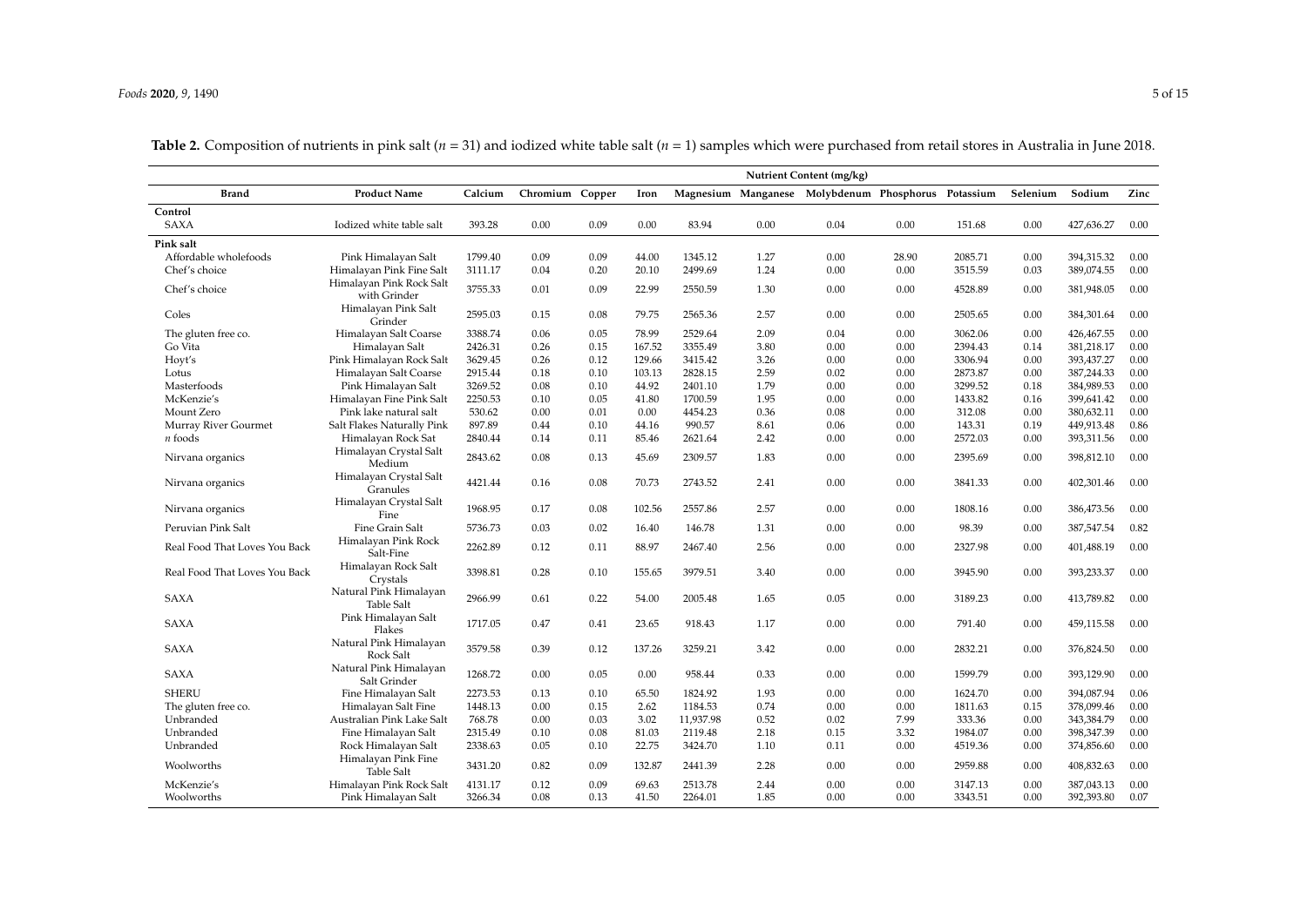**Table 3.** Composition of non-nutritive minerals in pink salt ( $n = 31$ ) and iodized white table salt ( $n = 1$ ) samples which were purchased from retail stores in Australia in June 2018.

<span id="page-5-0"></span>

|                               |                                             | Non-Nutritive Mineral Content (mg/kg) |         |        |              |         |        |      |                |      |         |        |           |          |
|-------------------------------|---------------------------------------------|---------------------------------------|---------|--------|--------------|---------|--------|------|----------------|------|---------|--------|-----------|----------|
| <b>Brand</b>                  | <b>Product Name</b>                         | Aluminum                              | Arsenic | Barium | <b>Boron</b> | Cadmium | Cobalt | Lead | Mercury Nickel |      | Silicon | Silver | Sulfur    | Vanadium |
| Control                       |                                             |                                       |         |        |              |         |        |      |                |      |         |        |           |          |
| <b>SAXA</b>                   | Iodized white table salt                    | 0.00                                  | 0.00    | 0.01   | 0.00         | 0.02    | 0.00   | 0.02 | 0.02           | 0.00 | 0.000   | 0.02   | 431.22    | 0.00     |
| Pink salt                     |                                             |                                       |         |        |              |         |        |      |                |      |         |        |           |          |
| Affordable wholefoods         | Pink Himalayan Salt                         | 30.77                                 | 0.00    | 0.38   | 0.00         | 0.00    | 0.01   | 0.05 | 0.01           | 0.02 | 0.00    | 0.00   | 2491.33   | 0.00     |
| Coles                         | Himalayan Pink Salt Grinder                 | 106.29                                | 0.00    | 0.82   | 0.00         | 0.00    | 0.05   | 0.05 | 0.01           | 0.12 | 180.07  | 0.00   | 6306.48   | 0.00     |
| Chef's choice                 | Himalayan Pink Fine Salt                    | 36.52                                 | 0.00    | 0.72   | 0.00         | 0.00    | 0.03   | 0.04 | 0.00           | 0.11 | 92.73   | 0.00   | 8179.32   | 0.00     |
| Chef's choice                 | Himalayan Pink Rock Salt with<br>Grinder    | 44.16                                 | 0.00    | 0.94   | 0.00         | 0.00    | 0.04   | 0.06 | 0.00           | 0.00 | 122.38  | 0.00   | 9476.70   | 0.00     |
| Go Vita                       | Himalayan Salt                              | 188.34                                | 0.00    | 1.30   | 1.08         | 0.01    | 0.11   | 0.04 | 0.00           | 0.20 | 245.39  | 0.00   | 5599.26   | 0.00     |
| Hoyt's                        | Pink Himalayan Rock Salt                    | 146.73                                | 0.00    | 1.28   | 0.71         | 0.00    | 0.07   | 0.04 | 0.00           | 0.14 | 254.62  | 0.00   | 8742.82   | 0.00     |
| Lotus                         | Himalayan Salt Coarse                       | 131.54                                | 0.00    | 1.08   | 1.13         | 0.00    | 0.08   | 0.06 | 0.00           | 0.10 | 190.77  | 0.00   | 5434.24   | 0.00     |
| Masterfoods                   | Pink Himalayan Salt                         | 58.33                                 | 0.00    | 0.90   | 0.00         | 0.00    | 0.02   | 0.07 | 0.02           | 0.02 | 99.14   | 0.00   | 7788.20   | 0.00     |
| McKenzie's                    | Himalayan Fine Pink Salt                    | 56.10                                 | 0.00    | 0.46   | 0.00         | 0.00    | 0.03   | 0.04 | 0.00           | 0.05 | 130.72  | 0.00   | 4781.39   | 0.00     |
| McKenzie's                    | Himalayan Pink Rock Salt                    | 101.51                                | 0.00    | 1.17   | 0.00         | 0.01    | 0.05   | 0.03 | 0.02           | 0.05 | 213.46  | 0.00   | 8703.36   | 0.00     |
| Mount Zero                    | Pink lake natural salt                      | 0.00                                  | 0.00    | 0.00   | 0.87         | 0.00    | 0.01   | 0.00 | 0.00           | 0.03 | 0.00    | 0.00   | 11,622.15 | 0.00     |
| Murray River Gourmet          | Salt Flakes Naturally Pink                  | 0.00                                  | 0.00    | 0.06   | 0.00         | 0.03    | 0.00   | 0.04 | 0.01           | 0.14 | 0.00    | 0.00   | 1703.97   | 0.00     |
| $n$ foods                     | Himalayan Rock Sat                          | 103.14                                | 0.00    | 0.87   | 0.00         | 0.01    | 0.05   | 0.03 | 0.00           | 0.11 | 218.18  | 0.00   | 7496.16   | 0.00     |
| Nirvana organics              | Himalayan Crystal Salt Medium               | 80.39                                 | 0.00    | 0.85   | 0.00         | 0.00    | 0.04   | 0.03 | 0.01           | 0.09 | 126.38  | 0.00   | 6922.96   | 0.00     |
| Nirvana organics              | Himalayan Crystal Salt Granules             | 89.39                                 | 0.00    | 1.02   | 0.00         | 0.00    | 0.05   | 0.07 | 0.00           | 0.10 | 170.36  | 0.00   | 9520.20   | 0.00     |
| Nirvana organics              | Himalayan Crystal Salt Fine                 | 116.11                                | 0.00    | 0.97   | 0.74         | 0.00    | 0.05   | 0.05 | 0.01           | 0.13 | 191.29  | 0.00   | 4751.24   | 0.00     |
| Peruvian Pink Salt            | Fine Grain Salt                             | 13.68                                 | 0.00    | 0.10   | 0.00         | 0.01    | 0.01   | 2.59 | 0.00           | 0.07 | 0.00    | 0.00   | 3849.69   | 0.00     |
| Real Food That Loves You Back | Himalayan Pink Rock Salt-Fine               | 113.23                                | 0.00    | 0.77   | 0.00         | 0.01    | 0.06   | 0.05 | 0.01           | 0.07 | 209.02  | 0.00   | 5917.59   | 0.00     |
| Real Food That Loves You Back | Himalayan Rock Salt Crystals                | 192.65                                | 0.00    | 1.65   | 1.15         | 0.00    | 0.09   | 0.07 | 0.00           | 0.13 | 372.10  | 0.00   | 10,029.71 | 0.00     |
| <b>SAXA</b>                   | Natural Pink Himalayan<br><b>Table Salt</b> | 64.10                                 | 0.00    | 1.12   | 0.26         | 0.00    | 0.03   | 0.14 | 0.01           | 0.25 | 82.75   | 0.00   | 5888.73   | 0.00     |
| <b>SAXA</b>                   | Pink Himalayan Salt Flakes                  | 52.28                                 | 0.00    | 0.56   | 0.00         | 0.00    | 0.04   | 0.12 | 0.00           | 0.42 | 106.05  | 0.00   | 4564.46   | 0.00     |
| <b>SAXA</b>                   | Natural Pink Himalayan<br>Rock Salt         | 164.72                                | 0.00    | 1.34   | 2.02         | 0.00    | 0.09   | 0.08 | 0.00           | 0.16 | 300.78  | 0.00   | 8750.85   | 0.00     |
| <b>SAXA</b>                   | Natural Pink Himalayan Salt<br>Grinder      | 4.24                                  | 0.00    | 0.07   | 0.00         | 0.00    | 0.01   | 0.03 | 0.01           | 0.01 | 64.01   | 0.00   | 4989.18   | 0.00     |
| <b>SHERU</b>                  | Fine Himalayan Salt                         | 72.80                                 | 0.00    | 0.74   | 0.00         | 0.00    | 0.03   | 0.04 | 0.00           | 0.11 | 117.34  | 0.00   | 4320.46   | 0.00     |
| The gluten free co.           | Himalayan Salt Fine                         | 15.78                                 | 0.00    | 0.26   | 0.00         | 0.00    | 0.01   | 0.03 | 0.00           | 0.00 | 33.43   | 0.00   | 3722.58   | 0.00     |
| The gluten free co.           | Himalayan Salt Coarse                       | 71.67                                 | 0.00    | 0.85   | 0.00         | 0.02    | 0.04   | 0.07 | 0.00           | 0.02 | 22.99   | 0.00   | 6048.26   | 0.12     |
| Unbranded                     | Australian Pink Lake Salt<br>(Medium)       | 2.26                                  | 0.00    | 0.04   | 3.04         | 0.00    | 0.01   | 0.00 | 0.00           | 0.00 | 0.00    | 0.00   | 33,754.34 | 0.00     |
| Unbranded                     | Fine Himalayan Salt                         | 95.05                                 | 0.00    | 0.98   | 0.00         | 0.00    | 0.05   | 0.04 | 0.00           | 0.10 | 128.09  | 0.00   | 4327.64   | 0.00     |
| Unbranded                     | Rock Himalayan Salt                         | 35.48                                 | 0.00    | 0.41   | 0.00         | 0.00    | 0.02   | 0.04 | 0.00           | 0.07 | 16.06   | 0.00   | 7120.23   | 0.00     |
| Woolworths                    | Himalayan Pink Fine Table Salt              | 115.28                                | 0.00    | 1.35   | 0.00         | 0.00    | 0.06   | 0.09 | 0.00           | 0.48 | 191.10  | 0.00   | 6850.12   | 0.00     |
| Woolworths                    | Pink Himalayan Salt                         | 61.75                                 | 0.00    | 0.86   | 0.00         | 0.00    | 0.02   | 0.05 | 0.01           | 0.10 | 181.84  | 0.00   | 8032.10   | 0.00     |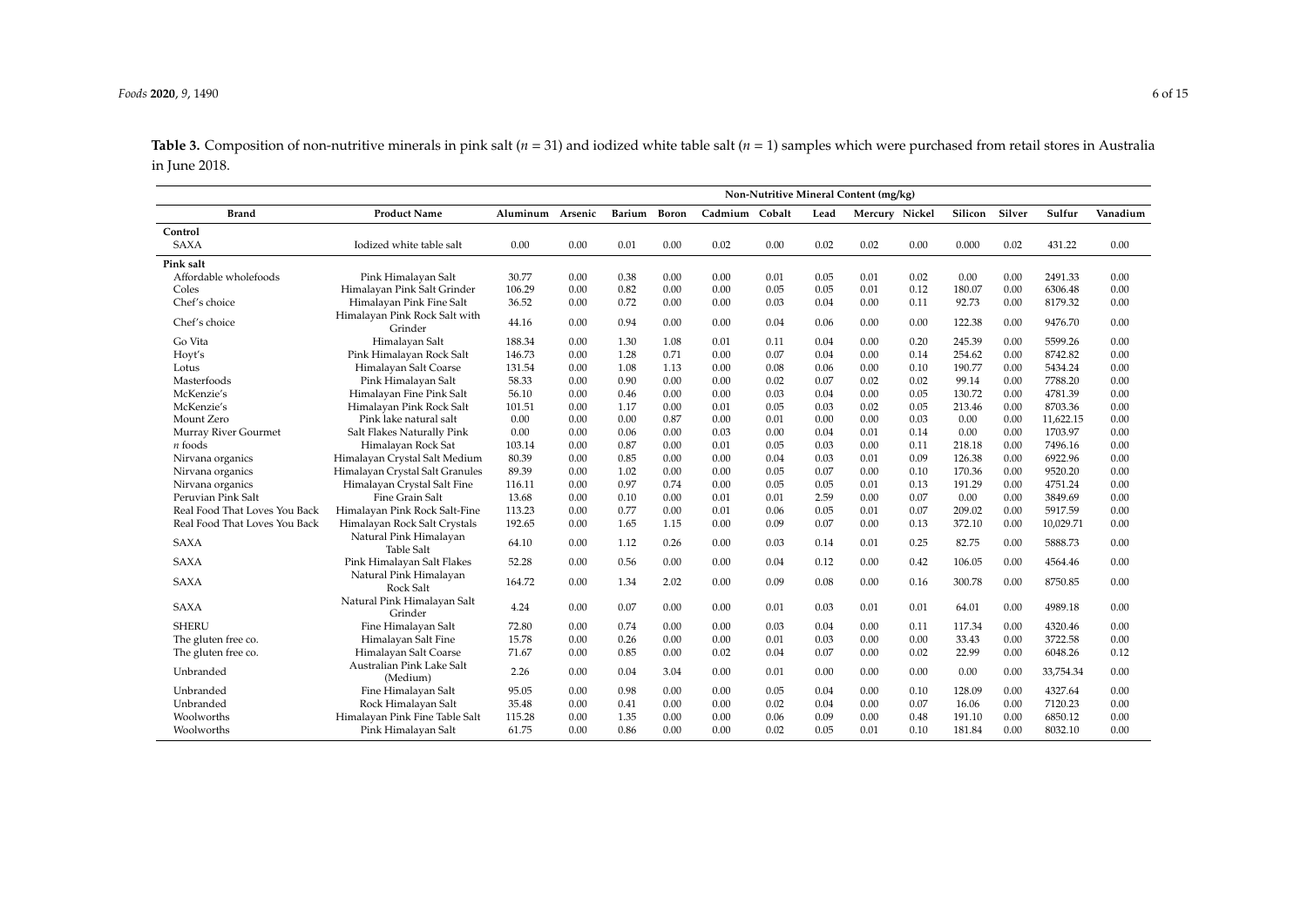Compared to white table salt per kilogram, pink salt contained substantially higher nutrient levels of calcium (2695.09 mg vs. 393.28 mg; *p* < 0.001), iron (63.75 mg vs. 0 mg; *p* < 0.001), magnesium (2655.31 mg vs. 83.94 mg; *p* < 0.001), manganese (2.16 mg vs. 0 mg; *p* < 0.001), and potassium (2406.05 mg vs. 151.68 mg; *p* < 0.001), and lower levels of sodium (394,717.96 mg vs. 427,636.27 mg; *p* < 0.01) (Table [4\)](#page-7-0). Compared to white table salt per kilogram, pink salt contained higher non-nutrient mineral levels of aluminum (76.27 mg vs. 0 mg; *p* < 0.001), barium (0.77 mg vs. 0.01 mg; *p* < 0.001), silicon (131.00 mg vs. 0 mg; *p* < 0.001), and sulfur (7344.70 mg vs. 431.22 mg; *p* < 0.001) (Table [4\)](#page-7-0).

When compared to nutrient recommendations (Table [4\)](#page-7-0), one pink salt sample, which was the only sample from Peru, contained a high lead content (2.59 mg/kg) which exceeded the maximum metal contaminant level of 2 mg/kg for salt [\[26\]](#page-13-7). No other pink salt sample exceeded the maximum level (mg/kg) for metal contaminants (arsenic, cadmium, or mercury) or the UL set by FSANZ and the NRV, respectively. The mean dietary intake of nutrients and non-nutritive minerals in 5 g of pink salt (i.e., one teaspoon) are provided in Table [4.](#page-7-0) All nutrient levels were well below the RDI or AI, with the exception of sodium which met the SDT of 2000 mg/day, similarly to white table salt.

#### *3.2. Origin*

Mean differences in nutrients according to region (i.e., Himalayas vs. other regions) were found for copper (0.08 mg/kg; *p* = 0.045), iron (54.95 mg/kg; *p* = 0.026), potassium (2507.87 mg/kg; *p* < 0.001), and zinc (−0.41 mg/kg; *p* < 0.001) (Table [5\)](#page-9-0). Differences in non-nutritive minerals were found for aluminum (82.99 mg/kg; *p* = 0.002), barium (0.83 mg/kg; *p* < 0.001), cadmium (−0.01 mg/kg; *p* = 0.008), cobalt (0.4 mg/kg; *p* = 0.007), lead (−0.6 mg/kg; *p* = 0.011), silicon (150.41 mg/kg; *p* = 0.002), and sulfur (−6186.04 mg/kg; *p* = 0.030). A positive mean difference indicates a higher nutrient level in samples of Himalayan origin, while a negative mean difference indicates a higher nutrient level in samples from other regions. Higher values were mostly attributed to pink salt originating from the Himalayas, with the exception of zinc, cadmium, lead, and sulfur which were lower (Table [5\)](#page-9-0).

#### *3.3. Form*

Copper, manganese, sodium, and cadmium levels were higher in flakes compared to finely ground pink salt (mean differences: copper 0.15 mg/kg, *p* < 0.05; manganese 3.17 mg/kg, *p* < 0.05; sodium 60,998.00 mg/kg, *p* < 0.05; cadmium 0.01 mg/kg, *p* < 0.05) and coarse samples (mean differences: copper 0.17 mg/kg, *p* < 0.05; manganese 2.80 mg/kg, *p* < 0.05; sodium 64,374.00 mg/kg, *p* < 0.05; cadmium 0.01 mg/kg,  $p < 0.05$ ) (Table [5\)](#page-9-0). Potassium was higher in coarse samples compared to those finely ground (mean difference: 1171.70 mg/kg, *p* < 0.05). Nickle was higher in flakes compared to coarse pink salt samples (mean difference: 0.20 mg/kg, *p* < 0.05)

## *3.4. Color Intensity*

Dark pink samples contained higher levels of calcium (mean differences: 2583.90 mg/kg, *p* < 0.05), potassium (2747.40 mg/k, *p* < 0.05), aluminum (98.47 mg/kg, *p* < 0.05), barium (0.97 mg/kg, *p* < 0.05), and silicon (179.63 mg/kg, *p* < 0.05), and lower levels of magnesium (−5528.70 mg/kg, *p* < 0.05) and boron (−1.57 mg/kg, *p* < 0.05), compared to no color samples (Table [5\)](#page-9-0). Similar trends were found when dark pink samples were compared to light pink samples; whereas medium pink samples contained higher levels of potassium (mean differences: 2214.40 mg/kg,  $p < 0.05$ ) and barium (0.82 mg/kg, *p* < 0.05), and lower levels of magnesium (−5881.60 mg/kg, *p* < 0.05), boron (−1.76 mg/kg, *p* < 0.05), and sulfur (−16,688.00 mg/kg, *p* < 0.05) compared to no color samples.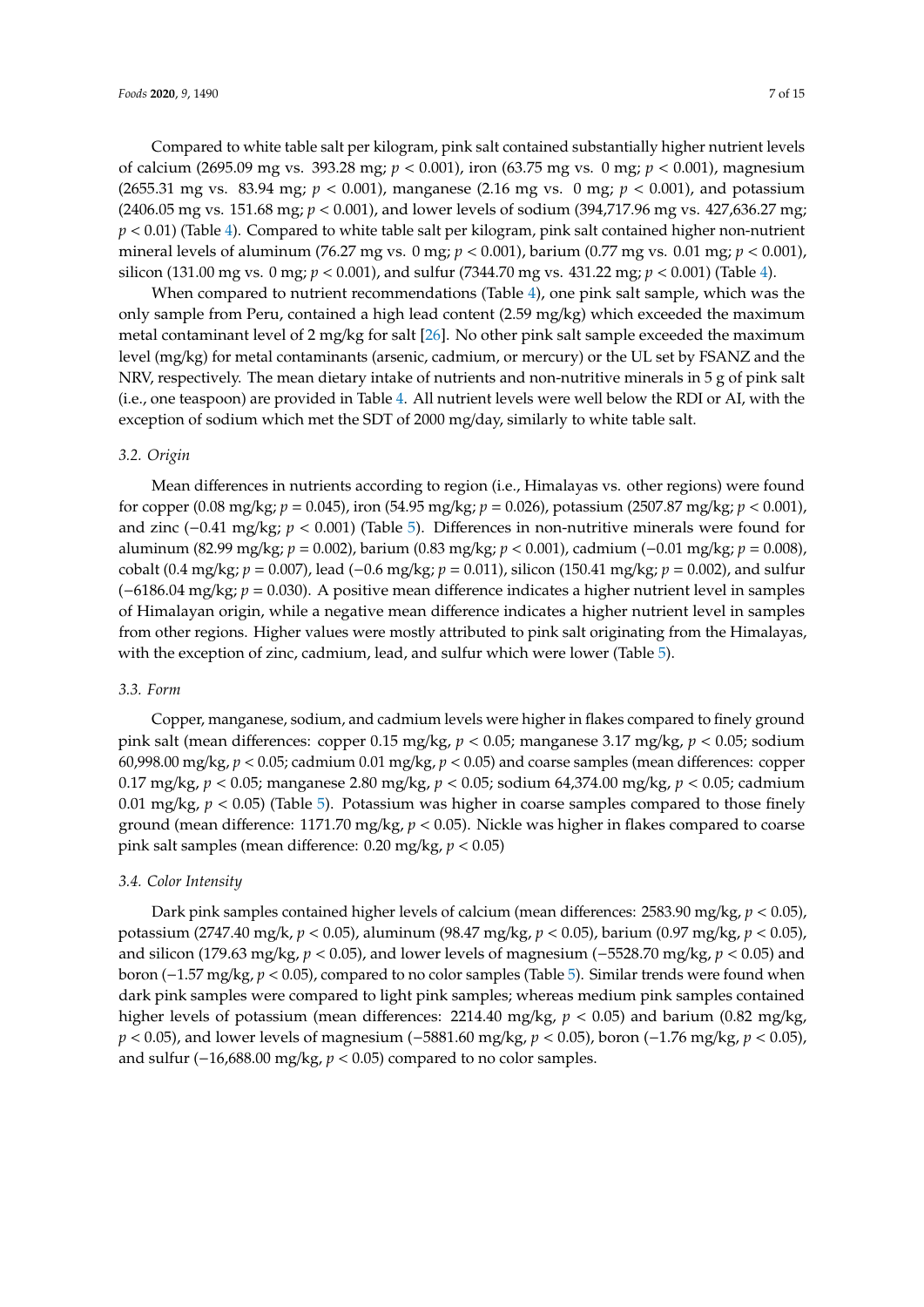| Minerals                  | Control <sup>1</sup><br>$(n=1)$ |            |           |                             |                          | Pink Salt<br>$(n = 31)$ |                              |                          |
|---------------------------|---------------------------------|------------|-----------|-----------------------------|--------------------------|-------------------------|------------------------------|--------------------------|
|                           |                                 | Mean       | SD        | Range                       | $p$ -Value <sup>2</sup>  | Mean Content in 5 g     | Dietary Targets <sup>4</sup> | <b>Upper Limit</b>       |
| <b>Nutrients</b>          |                                 |            |           |                             |                          |                         |                              |                          |
| Calcium (mg)              | 393.28                          | 2695.09    | 1125.52   | 530.62-5736.73              | < 0.001                  | 13.48                   | 1000-1300                    | 2500                     |
| Chromium $(\mu g)$        | 0.00                            | 17.48      | 19.16     | $0.00 - 82.09$              | < 0.001                  | 0.87                    | $25 - 35$                    |                          |
| Copper (mg)               | 0.08                            | 0.11       | 0.07      | $0.01 - 0.41$               | 0.09                     | 0.00                    | $1.2 - 1.7$                  | 10                       |
| Iron $(mg)$               | 0.00                            | 63.75      | 46.89     | $0.00 - 167.52$             | < 0.001                  | 0.32                    | $8 - 18$                     | 45                       |
| Magnesium (mg)            | 83.94                           | 2655.31    | 1956.85   | 146.78-11,937.98            | < 0.001                  | 13.28                   | 310-420                      | 350                      |
| Manganese (mg)            | 0.00                            | 2.16       | 1.49      | $0.33 - 8.61$               | < 0.001                  | 0.01                    | $5 - 5.5$                    | $\overline{\phantom{a}}$ |
| Molybdenum (μg)           | 0.04                            | 1.7        | 3.7       | $0.00 - 15.35$              | < 0.01                   | 0.09                    | 45                           | 2000                     |
| Phosphorus (mg)           | 0.00                            | 1.30       | 5.35      | $0.00 - 28.90$              | 0.19                     | 0.01                    | 1000                         | 4000                     |
| Potassium (mg)            | 151.68                          | 2406.05    | 1216.52   | 98.39-4528.89               | < 0.001                  | 12.03                   | 2800                         | $\overline{\phantom{a}}$ |
| Selenium $(\mu g)$        | 0.00                            | 2.8        | 6.2       | $0.00 - 18.52$              | 0.02                     | 0.14                    | $60 - 70$                    | 400                      |
| Sodium (mg)               | 427,636.27                      | 394,717.96 | 21,272.20 | 343, 384. 79 - 459, 115. 58 | < 0.001                  | 1973.59                 | 460-920 (2000 <sup>6</sup> ) |                          |
| Zinc(mg)                  | 0.00                            | 0.06       | 0.21      | $0.00 - 0.86$               | 0.13                     | 0.00                    | $8 - 14$                     | 40                       |
| Non-nutritive             |                                 |            |           |                             |                          |                         |                              |                          |
| Aluminum (mg)             | 0.00                            | 76.27      | 53.90     | $0.00 - 192.65$             | < 0.001                  | 0.38                    | ۰                            | 30 <sup>7</sup>          |
| Arsenic (mg) $5$          | 0.00                            | 0.00       | 0.00      | $0.00 - 0.00$               |                          | 0.00                    |                              | 0.5 <sup>8</sup>         |
| Barium (mg)               | 0.01                            | 0.77       | 0.44      | $0.00 - 1.65$               | < 0.001                  | 0.00                    | ۰                            | 75 <sup>9</sup>          |
| Boron (mg)                | 0.00                            | 0.36       | 0.71      | $0.00 - 3.04$               | < 0.01                   | 0.00                    |                              | $20^{10}$                |
| Cadmium (mg) <sup>5</sup> | 0.02                            | 0.00       | 0.00      | $0.00 - 0.00$               | < 0.001                  | 0.00                    |                              | 0.5 <sup>8</sup>         |
| Cobalt (mg)               | 0.00                            | 0.04       | 0.03      | $0.00 - 0.11$               | < 0.001                  | 0.00                    |                              |                          |
| Lead (mg) $5$             | 0.02                            | 0.13       | 0.46      | $0.00 - 2.59$               | 0.18                     | 0.00                    |                              | $0.2^{8}$                |
| Mercury (mg) $5$          | 0.02                            | 0.00       | 0.01      | $0.00 - 0.02$               | < 0.001                  | 0.00                    | ۰                            | 0.01 <sup>8</sup>        |
| Nickel (mg)               | 0.00                            | 0.11       | 0.11      | $0.00 - 0.48$               | < 0.001                  | 0.00                    | ۰                            | $1^{10}$                 |
| Silver (mg)               | 0.02                            | 0.00       | 0.00      | $0.00 - 0.00$               | $\overline{\phantom{a}}$ | 0.00                    |                              |                          |
| Silicon (mg)              | 0.00                            | 131.00     | 97.22     | $0.00 - 372.10$             | < 0.001                  | 0.66                    |                              |                          |
| sulfur (mg)               | 431.22                          | 7344.70    | 5413.06   | 1703.97-33,754.34           | < 0.001                  | 36.72                   |                              |                          |
| Vanadium (mg)             | 0.00                            | 0.00       | 0.02      | $0.00 - 0.12$               | 0.33                     | 0.00                    |                              | $1.8\text{ }^{10}$       |

**Table 4.** Mean nutrient and non-nutritive mineral content per kilogram of pink salt compared to an iodized white salt control.

<span id="page-7-0"></span><sup>1</sup> Iodized, fine white table salt. <sup>2</sup> p-values derived from 1 sample *t*-test. <sup>3</sup> Due to rounding, some values are non-zero. <sup>4</sup> Dietary targets are the Australian recommended dietary intake (RDI), except when the RDI is not able to be set and the adequate intake (AI) was used, unless otherwise stated. National Health and Medical Research Council. Nutrient Reference Values for Australia and New Zealand. Canberra, Commonwealth of Australia; 2017. <sup>5</sup> Defined as a "metal contaminant Food Standards Australia and New Zealand. Schedule 19: Maximum levels of contaminants and natural toxicants. Canberra, Commonwealth of Australia; 2017. <sup>6</sup> Suggested Dietary Target; National Health and Medical Research Council. Nutrient Reference Values for Australia and New Zealand. Canberra, Commonwealth of Australia; 2017. <sup>7</sup> Value expressed as mg/kg body weight; FAO/WHO. Evaluation of Certain Food Additives and Contaminants: seventy-fourth report of the Joint FAO/WHO Expert Committee on Food Additives. WHO Technical Report Series 966, 2011. <sup>8</sup> Food Standards Australia and New Zealand. Schedule 19: Maximum levels of contaminants and natural toxicants. Canberra, Commonwealth of Australia; 2017. <sup>9</sup> Value expressed as mg/kg body weight; Boorman J, Cunningham J, Mackerras D. Salt Intake from Processed Food and Discretionary Use in Australia. Poster presentation. Canberra: Food Standards Australia New Zealand; 2008. <sup>10</sup> Institute of Medicine. Dietary Reference Intakes for Vitamin A, Vitamin K, Arsenic, Boron, Chromium, Copper, Iodine, Iron, Manganese, Molybdenum, Nickel, Silicon, Vanadium, and Zinc. The National Academies Press, 2001.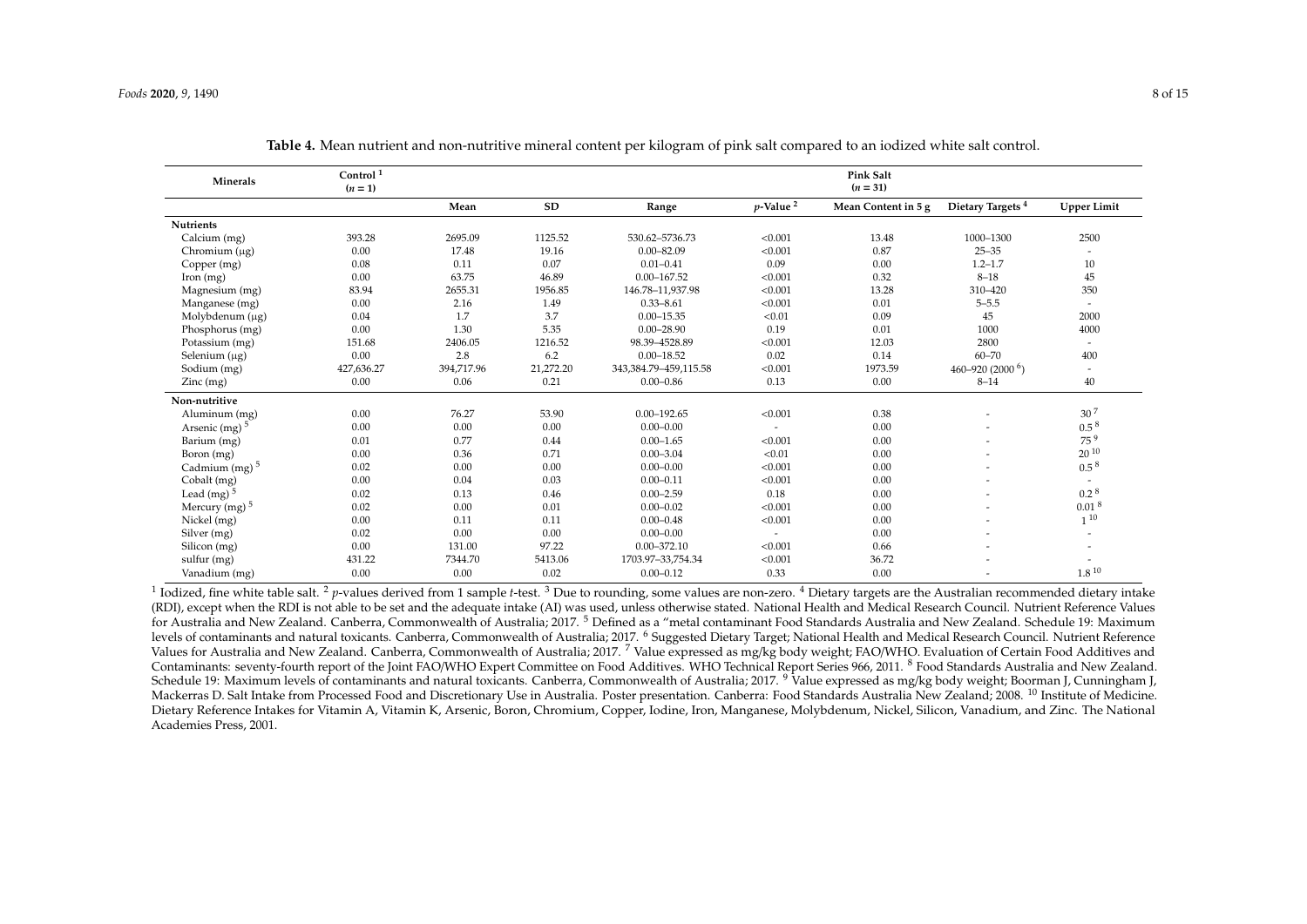| Minerals                         | Origin<br>Form                                            |                                               |                                               |                                                  |                                                                 | <b>Color Intensity</b>                           |                                                 |                                                       |                                                    |                                                          |  |
|----------------------------------|-----------------------------------------------------------|-----------------------------------------------|-----------------------------------------------|--------------------------------------------------|-----------------------------------------------------------------|--------------------------------------------------|-------------------------------------------------|-------------------------------------------------------|----------------------------------------------------|----------------------------------------------------------|--|
|                                  | Himalayas<br>vs.<br><b>Other Regions</b>                  | Flakes (3)<br>vs.<br>Fine $(1)$               | Flakes (3)<br>vs.<br>Coarse (2)               | Coarse (2)<br>vs.<br>Fine $(1)$                  | Dark Pink (3)<br>vs.<br>No Color (0)                            | Dark Pink (3)<br>vs.<br>Light Pink (1)           | Dark Pink (3)<br>vs.<br>Medium Pink (2)         | Medium Pink (2)<br>vs.<br>No Color (0)                | <b>Medium Pink</b><br>(2)<br>vs.<br>Light Pink (1) | Light(1)<br>vs.<br>No Color (0)                          |  |
| <b>Nutrients</b>                 |                                                           |                                               |                                               |                                                  | Mean Difference (95% CI), mg/kg <sup>1,2</sup>                  |                                                  |                                                 |                                                       |                                                    |                                                          |  |
|                                  | 817.01                                                    | $-1092.30$                                    | $-1714.50$                                    | 622.10                                           | 2583.90                                                         | 794.10                                           | 686.90                                          | 1897.00                                               | 107.20                                             | 1789.80                                                  |  |
| Calcium                          | $(-398.37, 2032.39)$                                      | $(-3179.10, 994.50)$                          | $(-3801.30, 372.30)$                          | $(-390.10, 1634.40)$                             | $(572.00, 4595.90)^2$                                           | $(-599.80, 2188.00)$                             | $(-398.20, 1772.10)$                            | $(-139.20, 3933.20)$                                  | $(-1321.50,$<br>1535.80)                           | $(-426.40,$<br>4006.00)                                  |  |
| Chromium                         | 0.06<br>$(-0.15, 0.28)$                                   | 0.28<br>$(-0.05, 0.62)$                       | 0.32<br>$(-0.01, 0.66)$                       | $-0.04$<br>$(-0.20, 0.12)$                       | 0.15<br>$(-0.18, 0.47)$                                         | 0.01<br>$(-0.25, 0.28)$                          | $-0.11$<br>$(-0.32, 0.09)$                      | 0.26<br>$(-0.07, 0.58)$                               | 0.13<br>$(-0.14, 0.40)$                            | 0.13<br>$(-0.23, 0.50)$                                  |  |
| Copper                           | 0.08<br>$(0.00, 0.15)$ <sup>1</sup>                       | 0.15<br>$(0.04, 0.26)$ <sup>1</sup>           | 0.17<br>$(0.06, 0.28)$ <sup>1</sup>           | $-0.02$<br>$(-0.07, 0.04)$                       | 0.07<br>$(-0.07, 0.21)$                                         | 0.00<br>$(-0.09, 0.10)$                          | $-0.06$<br>$(-0.13, 0.02)$                      | 0.13<br>$(-0.01, 0.27)$                               | 0.06<br>$(-0.04, 0.16)$                            | 0.07<br>(0.08, 0.22)                                     |  |
| Iron                             | 54.95<br>$(7.04, 102.85)$ <sup>1</sup>                    | $-23.83$<br>$(-113.32, 65.66)$                | $-35.59$<br>$(-125.08, 53.90)$                | 11.75<br>$(-31.66, 55.16)$                       | 77.25<br>$(-13.57, 168.06)$                                     | 41.12<br>$(-21.80, 104.04)$                      | 9.55<br>$(-39.43, 58.54)$                       | 67.69<br>$(-24.22, 159.60)$                           | 31.56<br>$(-32.93, 96.05)$                         | 36.13<br>$(-63.91, 136.17)$                              |  |
| Magnesium                        | $-1982.95$<br>$(-4029.67, 63.77)$                         | $-1577.50$<br>$(-5279.50,$<br>2124.50)        | $-1879.50$<br>$(-5581.50,$<br>1822.60)        | 301.90<br>$(-1493.80,$<br>2097.70)               | $-5528.70$<br>$(-8089.40,$<br>$-2968.00$ <sup>1</sup>           | 1510.10<br>$(-264.00, 3284.20)$                  | 352.80<br>$(-1028.30,$<br>1734.00)              | $-5881.60$<br>$(-8473.10,$<br>$-3290.00$ <sup>1</sup> | 1157.20<br>$(-661.10,$<br>2975.60)                 | $-7038.80$<br>$(-9859.50,$<br>$-4218.20$ ) <sup>1</sup>  |  |
| Manganese                        | $-0.62$<br>$(-2.26, 1.03)$                                | 3.17<br>$(0.64, 5.69)$ <sup>1</sup>           | 2.80<br>$(0.28, 5.33)$ <sup>1</sup>           | 0.37<br>$(-0.86, 1.59)$                          | 1.86<br>$(-1.19, 4.91)$                                         | $-0.53$<br>$(-2.64, 1.59)$                       | 0.29<br>$(-1.36, 1.93)$                         | 1.57<br>$(-1.52, 4.65)$                               | $-0.81$<br>$-2.98, 1.35$                           | 2.38<br>$(-0.98, 5.74)$                                  |  |
| Molybdenum                       | $-0.03$<br>$(-0.07, 0.01)$                                | 0.01<br>$(-0.06, 0.08)$                       | 0.01<br>$(-0.06, 0.08)$                       | $-0.00$<br>$(-0.04, 0.03)$                       | $-0.05$<br>$(-0.12, 0.03)$                                      | $-0.04$<br>$(-0.09, 0.01)$                       | $-0.01$<br>$(-0.05, 0.03)$                      | $-0.04$<br>$(-0.11, 0.04)$                            | $-0.03$<br>$(-0.08, 0.02)$                         | $-0.01$<br>$(-0.09, 0.07)$                               |  |
| Phosphorus                       | $-0.81$<br>$(-6.76, 5.15)$                                | $-2.68$<br>$(-12.46, 7.10)$                   | 0.00<br>$(-9.78, 9.78)$                       | $-2.68$<br>$(-7.42, 2.06)$                       | $-4.00$<br>$(-14.36, 6.36)$                                     | $-6.44$<br>$(-13.62, 0.73)$                      | 0.00<br>$(-5.59, 5.59)$                         | $-4.00$<br>$(-14.48, 6.49)$                           | $-6.44$<br>$(-13.80, 0.91)$                        | 2.45<br>$(-8.96, 13.86)$                                 |  |
| Potassium                        | 2507.87<br>$(1542.99, 3472.74)$ <sup>1</sup>              | $-1406.90$<br>$(-3346.90, 533.00)$            | $-2578.70$<br>$(-4518.60,$                    | 1171.70<br>$(230.70, 2112.70)$ <sup>1</sup>      | 2747.40<br>$(836.60, 4658.20)$ <sup>1</sup>                     | 1845.50<br>$(521.60, 3169.30)$ <sup>1</sup>      | 533.00<br>$(-497.60, 1563.60)$                  | 2214.40<br>$(280.60, 4148.20)$ <sup>1</sup>           | 1312.50<br>$(-44.40, 2669.30)$                     | 901.90<br>$(-1202.90,$                                   |  |
| Selenium                         | $-0.02$                                                   | 0.06                                          | $-638.70$<br>0.08                             | $-0.02$                                          | 0.01                                                            | $-0.05$                                          | $-0.02$                                         | 0.03                                                  | $-0.04$                                            | 3006.70)<br>0.07                                         |  |
| Sodium                           | $(-0.09, 0.05)$<br>4992.71<br>$(-18,638.80,$              | $(-0.05, 0.17)$<br>60,998.00<br>(31,763.00,   | $(-0.03, 0.19)$<br>64,374.00<br>(35, 138.00,  | $(-0.07, 0.03)$<br>$-3376.00$<br>$(-17, 557.00,$ | $(-0.11, 0.14)$<br>30,533.00<br>$(-11,070.00,$                  | $(-0.14, 0.04)$<br>$-9103.00$<br>$(-37, 926.00,$ | $(-0.09, 0.05)$<br>$-7547.00$<br>$(-29,986.00,$ | $(-0.10, 0.16)$<br>38,080.00<br>$(-4025.00,$          | $(-0130, 0.05)$<br>$-1556.00$<br>$(-31,099.00,$    | $(-0.07, 0.21)$<br>39,636.00<br>$(-6191.00,$             |  |
| Zinc                             | 28,624.23)<br>$-0.41$                                     | $90,233.00$ <sup>1</sup><br>0.37              | 93,609.00) <sup>1</sup><br>0.43               | 10,805.00)<br>$-0.05$                            | 72,137.00)<br>0.00                                              | 19,721.00)<br>$-0.34$                            | 14,893.00)<br>$-0.01$                           | 80,185.00)<br>0.01                                    | 27,986.00)<br>$-0.32$                              | 85,463.00)<br>0.34                                       |  |
|                                  | $(-0.59, -0.24)$ <sup>1</sup>                             | $(0.03, 0.72)$ <sup>1</sup>                   | $(0.08, 0.77)$ <sup>1</sup>                   | $(-0.22, 0.11)$                                  | $(-0.37, 0.37)$                                                 | $(-0.59, -0.08)^{1}$                             | $(-0.21, 0.19)$                                 | $(-0.36, 0.39)$                                       | $(-0.59, -0.06)$ <sup>1</sup>                      | $(-0.07, 0.74)$                                          |  |
| Non-Nutritive<br>Minerals        |                                                           |                                               |                                               |                                                  | Mean Difference (95% CI), mg/kg $^{1,2}$                        |                                                  |                                                 |                                                       |                                                    |                                                          |  |
| Aluminum<br>Arsenic <sup>3</sup> | 82.99<br>$(31.86, 134.12)$ <sup>1</sup>                   | $-40.55$<br>$(-141.01, 59.91)$                | $-61.30$<br>$(-161.76, 39.91)$                | 20.75<br>$(-27.98, 69.48)$                       | 98.47<br>$(2.07, 194.86)$ <sup>1</sup>                          | 68.54<br>$(1.76, 135.33)^{1}$                    | 16.69<br>$(-35.30, 68.68)$                      | 81.78<br>$(-15.78, 179.33)$                           | 51.85<br>$(-16.60, 120.30)$                        | 29.93<br>$(-76.25, 136.10)$                              |  |
| Barium                           | 0.83                                                      | $-0.36$                                       | $-0.57$                                       | 0.21                                             | 0.97                                                            | 0.63                                             | 0.14                                            | 0.82                                                  | 0.49                                               | 0.34                                                     |  |
| Boron                            | $(0.45, 1.20)$ <sup>1</sup><br>$-0.71$<br>$(-1.46, 0.03)$ | $(-1.18, 0.46)$<br>$-0.34$<br>$(-1.67, 0.99)$ | $(-1.39, 0.24)$<br>$-0.39$<br>$(-1.73, 0.94)$ | $(-0.18, 0.61)$<br>0.05                          | $(0.25, 1.68)$ <sup>1</sup><br>$-1.57$<br>$(-2.77, -0.36)^{-1}$ | $(0.14, 1.12)$ <sup>1</sup><br>0.39              | $(-0.24, 0.53)$<br>0.20                         | $(0.10, 1.54)$ <sup>1</sup><br>$-1.76$                | $(-0.02, 0.99)$<br>0.19                            | $(-0.45, 1.12)$<br>$-1.95$                               |  |
| Cadmium                          | $-0.01$<br>$(-0.02, -0.0)^1$                              | 0.01<br>$(0.00, 0.02)$ <sup>1</sup>           | 0.01<br>$(0.00, 0.03)$ <sup>1</sup>           | $(-0.60, 0.70)$<br>$-0.00$<br>$(-0.01, 0.00)$    | 0.00<br>$(-0.01, 0.02)$                                         | $(-0.45, 1.22)$<br>$-0.01$<br>$(-0.02, 0.01)$    | $(-0.45, 0.85)$<br>0.00<br>$(-0.01, 0.01)$      | $(-2.98, -0.55)^{-1}$<br>0.00                         | $(-0.67, 1.04)$<br>$-0.01$                         | $(-3.28, -0.63)$ <sup>1</sup><br>0.01<br>$(-0.01, 0.02)$ |  |
| Cobalt                           | 0.04<br>$(0.01, 0.06)$ <sup>1</sup>                       | $-0.02$<br>$(-0.07, 0.03)$                    | $-0.03$<br>$(-0.08, 0.03)$                    | 0.01<br>$(-0.02, 0.03)$                          | 0.04<br>$(-0.01, 0.09)$                                         | 0.03<br>$(-0.00, 0.07)$                          | 0.01<br>$(-0.02, 0.03)$                         | $(-0.01, 0.00)$<br>0.04<br>$(-0.01, 0.09)$            | $(-0.02, 0.00)$<br>0.02<br>$(-0.01, 0.06)$         | 0.01<br>$(-0.04, 0.07)$                                  |  |

**Table 5.** Impact of origin, form, and color intensity on the mineral content of pink salt samples which were purchased from retail stores in Australia in June 2018.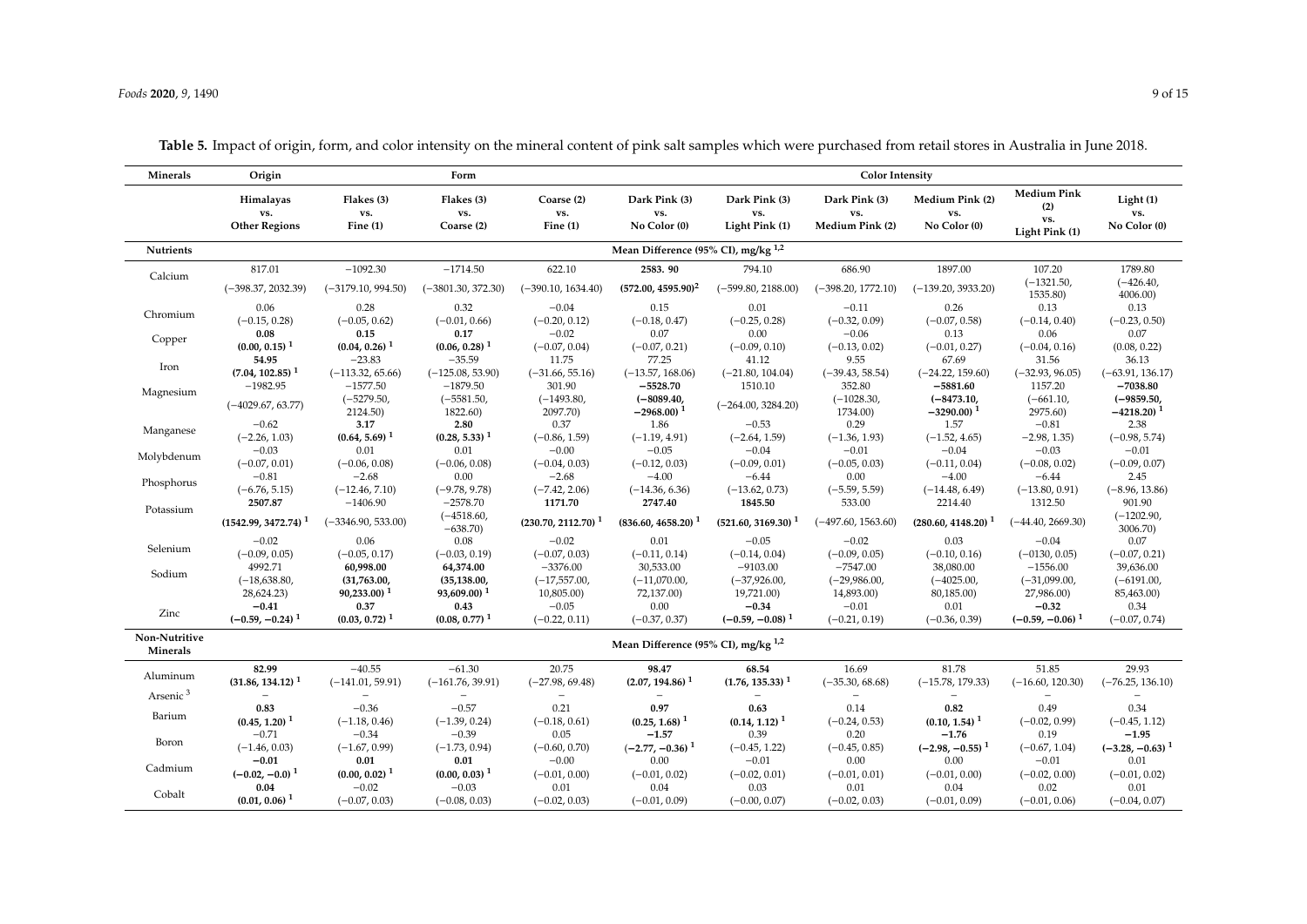**Table 5.** *Cont.*

| Minerals            | Origin                                   |                                 | Form                            |                                 |                                      | <b>Color Intensity</b>                 |                                         |                                        |                                                    |                                 |  |  |
|---------------------|------------------------------------------|---------------------------------|---------------------------------|---------------------------------|--------------------------------------|----------------------------------------|-----------------------------------------|----------------------------------------|----------------------------------------------------|---------------------------------|--|--|
|                     | Himalayas<br>VS.<br><b>Other Regions</b> | Flakes (3)<br>VS.<br>Fine $(1)$ | Flakes (3)<br>VS.<br>Coarse (2) | Coarse (2)<br>VS.<br>Fine $(1)$ | Dark Pink (3)<br>VS.<br>No Color (0) | Dark Pink (3)<br>VS.<br>Light Pink (1) | Dark Pink (3)<br>VS.<br>Medium Pink (2) | Medium Pink (2)<br>VS.<br>No Color (0) | <b>Medium Pink</b><br>(2)<br>vs.<br>Light Pink (1) | Light(1)<br>VS.<br>No Color (0) |  |  |
|                     | $-0.60$                                  | $-0.14$                         | 0.03                            | $-0.17$                         | 0.05                                 | $-0.50$                                | $-0.01$                                 | 0.06                                   | $-0.49$                                            | 0.55                            |  |  |
| Lead                | $(-1.06, -0.15)^{-1}$                    | (–0.99, 0.71)                   | $(-0.82, 0.88)$                 | $(-0.58, 0.25)$                 | $(-0.86, 0.97)$                      | $(-1.13, 1.14)$                        | $(-0.50, 0.48)$                         | $(-0.86, 0.99)$                        | $(-1.14, 0.16)$                                    | $(-0.46, 1.56)$                 |  |  |
| Mercury             | 0.00                                     | 0.00                            | 0.00                            | 0.00                            | 0.01                                 | 0.00                                   | 0.00                                    | 0.00                                   | $-0.00$                                            | 0.00                            |  |  |
|                     | $(-0.01, 0.01)$                          | $(-0.01, 0.02)$                 | $(-0.01, 0.02)$                 | $(-0.01, 0.01)$                 | $(-0.01, 0.02)$                      | $(-0.01, 0.01)$                        | $(-0.01, 0.01)$                         | $(-0.01, 0.02)$                        | $(-0.01, 0.01)$                                    | $(-0.01, 0.02)$                 |  |  |
| Nickel              | 0.06                                     | 0.17                            | 0.20                            | $-0.03$                         | 0.07                                 | 0.02                                   | $-0.10,$                                | 0.16                                   | 0.11                                               | 0.05                            |  |  |
|                     | $(-0.06, 0.18)$                          | $(-0.02, 0.36)$                 | $(0.01, 0.39)$ <sup>1</sup>     | $(-0.12, 0.06)$                 | $(-0.14, 0.27)$                      | $(-0.13, 0.16)$                        | $(-0.21, 0.01)$                         | $(-0.04, 0.37)$                        | $(-0.03, 0.26)$                                    | $(-0.18, 0.28)$                 |  |  |
| Silver <sup>3</sup> |                                          |                                 |                                 |                                 |                                      |                                        |                                         |                                        |                                                    |                                 |  |  |
| Silicon             | 150.41                                   | $-50.19$                        | $-107.43$                       | 57.24                           | 179.63                               | 147.33                                 | 37.43                                   | 142.21                                 | 109.90                                             | 32.30                           |  |  |
|                     | $(58.33, 242.48)$ <sup>1</sup>           | $(-227.57, 127.18)$             | $(-284.80, 69.94)$              | (-28.80, 143.27)                | $(15.47, 343.80)$ <sup>1</sup>       | $(33.59, 261.07)$ <sup>1</sup>         | $(-51.12, 125.97)$                      | (-23.94, 308.35)                       | $(-6.67, 226.48)$                                  | $(-148.53, 213.13)$             |  |  |
| Sulfur              | $-6186.04$                               | $-3652.00$                      | $-4870.00$                      | 1218.00                         | 14,980.00                            | 4489.00                                | 1708.00                                 | $-16,688.00$                           | 2781.00                                            | $-19,469.00$                    |  |  |
|                     | (-11,742.51,                             | $(-13,893.00,$                  | (-15,112.00,                    | $(-3750.00,$                    | (–21,926.00,                         | $(-323.00, 9301.00)$                   | $-2038.00,$                             | $(-23,717.00,$                         | $(-2151.00,$                                       | $(-27, 120.00,$                 |  |  |
|                     | $-629.56$                                | 6590.00)                        | 5372.00)                        | 6186.00)                        | $-8034.00$                           |                                        | 5454.00)                                | $-9658.00$ <sup>1</sup>                | 7714.00)                                           | $-11,818.00$                    |  |  |
| Vanadium            | 0.00                                     | 0.00                            | $-0.01$                         | 0.01                            | 0.01                                 | 0.01                                   | 0.01                                    | 0.00                                   | 0.00                                               | 0.00                            |  |  |
|                     | $(-0.02, 0.02)$                          | $(-0.04, 0.04)$                 | $(-0.05, 0.04)$                 | $(-0.01, 0.03)$                 | $(-0.04, 0.05)$                      | $(-0.02, 0.04)$                        | $(-0.02, 0.03)$                         | $(-0.05, 0.05)$                        | $(-0.03, 0.03)$                                    | $(-0.05, 0.05)$                 |  |  |

<span id="page-9-0"></span><sup>1</sup> *p*-values were derived by Tukey's post hoc test, and  $p < 0.05$  considered statistically significant (shown in bold); <sup>2</sup> A positive mean difference indicates a higher nutrient level in samples of Himalayan origin, while a negative mean difference indicates a higher nutrient level in samples from other regions; <sup>3</sup> no arsenic or silver (mg/100 g) were detected in any of the pink salt samples.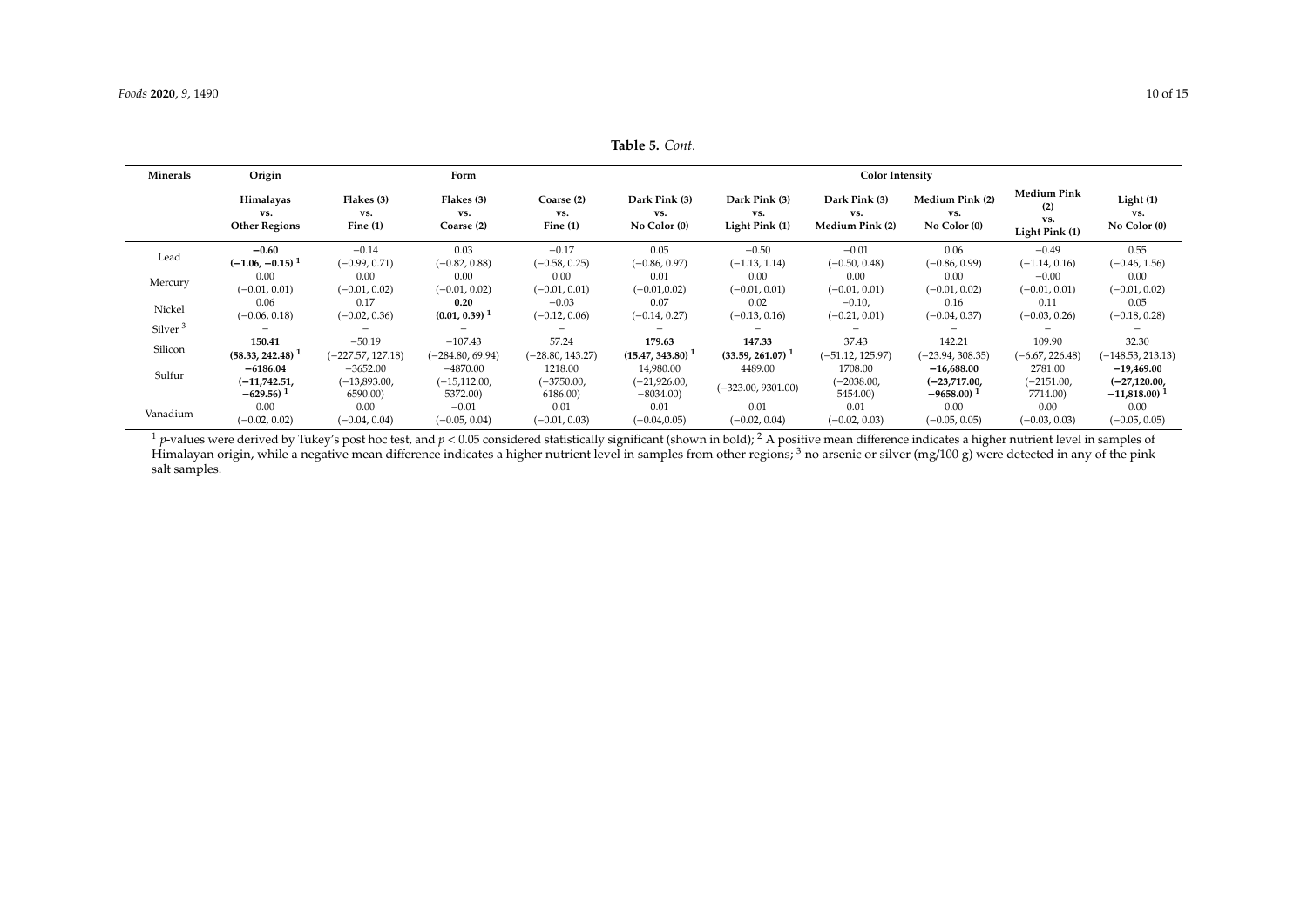#### **4. Discussion**

This is the first study to analyze the mineral composition of pink salt available for purchase in Australia, and to compare it to an iodized white table salt control. Pink salt contained substantially higher levels of calcium, iron, magnesium, manganese, potassium, aluminum, barium, silicon, and sulfur, but lower levels of sodium compared to the white table salt. One teaspoon (5 g) of pink salt contained small quantities of minerals but did not make a clinically significant contribution to nutrient intake, as levels were too low in comparison to the NRVs, with the exception of sodium, which reached the SDT. All samples met the FSANZ safe level of metal contaminants or the UL set by the NRV, with the exception of one sample, which exceeded the maximum contaminant level for lead, posing concerns for public health. Very wide variations in the type and range of nutrients and non-nutritive minerals were found in pink salt, with those in flake form, of Himalayan origin and darker color generally found to contain higher levels of minerals.

Despite the many nutrients found in pink salt that are essential for health, (e.g., calcium, iron, magnesium, and potassium), an exceedingly high intake of pink salt (>30 g per day) would be required before this made any clinically significant contribution to nutrient intake [\[7\]](#page-12-6). Not only is such an amount unrealistic in usual diets, at 30 g the SDT and WHO recommendations for sodium would be exceeded by 592% [\[5\]](#page-12-4). There is strong evidence that a diet high in sodium is associated with hypertension, a major risk factor for the development and progression of cardiovascular disease and several other diseases including stroke, kidney disease, and stomach cancer [\[27](#page-13-8)[–32\]](#page-13-9). Sodium intake among Australian adults is reported between 2400 mg to 3600 mg per day [\[9\]](#page-12-8); however, intake is likely to be higher as this value is derived from sodium naturally occurring in foods or added during the manufacturing process, and excludes that from salt added at the table. To achieve a sodium intake which does not exceed the SDT, the Australian Dietary Guidelines recommend that no salt is added during food preparation process or at the table [\[25\]](#page-13-6). In this study, both pink salt and white table salt easily reached the SDT for sodium, despite pink salt having a slightly lower sodium content. The difference between pink and white salt was for non-sodium nutrients, but the level was not clinically relevant, especially given the high amount of sodium that is ingested with these nutrients. Given there is no room in the Australian dietary intake for pink or white salt to be added to cooking or meals, nutrients should instead be obtained from low-sodium and high nutrient foods such as fruits, vegetables, lean meats and their alternatives, legumes, nuts, seeds, and cereal (grain) foods [\[25\]](#page-13-6).

While the links between high sodium intake and adverse cardiovascular health are well known, a J-shaped relationship between sodium intake and mortality has been recently reported [\[33–](#page-13-10)[35\]](#page-13-11). Research suggests that humans could be genetically programmed with a 'personal index of salt sensitivity,' which determines the amount of daily salt consumption that will have the least negative impact on their health [\[36\]](#page-13-12). It is estimated that 11 to 16 percent of individuals are inverse salt sensitive and need to consume a higher amount of sodium to prevent high blood pressure [\[36,](#page-13-12)[37\]](#page-13-13). Some individuals require up to 10 g of salt per day (2 teaspoons) to lower blood pressure into the range considered safe by blood pressure guidelines (<120/<80 mm Hg) [\[36](#page-13-12)[,38](#page-14-0)[,39\]](#page-14-1). While it is acknowledged that not all individuals will benefit from a low salt diet, it is possible the varying levels of toxic heavy metals found in pink salt may contribute to poor health outcomes even in those individuals with inverse salt sensitivity.

Reasons for the high variability in mineral content between pink salt samples are poorly understood and could be due to the soil and rock profile and quality where the salt was harvested. Variations in soil quality between countries have been shown to influence differences in the non-nutritive mineral content of pink salt [\[4\]](#page-12-3). In a recent study that examined different types of salts, including pink Himalayan salt, higher concentrations of aluminum, silicon, potassium, titanium, magnesium, and iron were found in pink Himalayan salts, compared to salts that originated from Brazil [\[4\]](#page-12-3). Similarly, our findings show that the nutrient composition of pink salt differs by region of origin, where pink salt from the Himalayas reported higher amounts of iron, aluminum, silicon, cobalt, barium, and potassium, compared to other regions; and lower lead content compared to Peru. Darker colored samples were also found to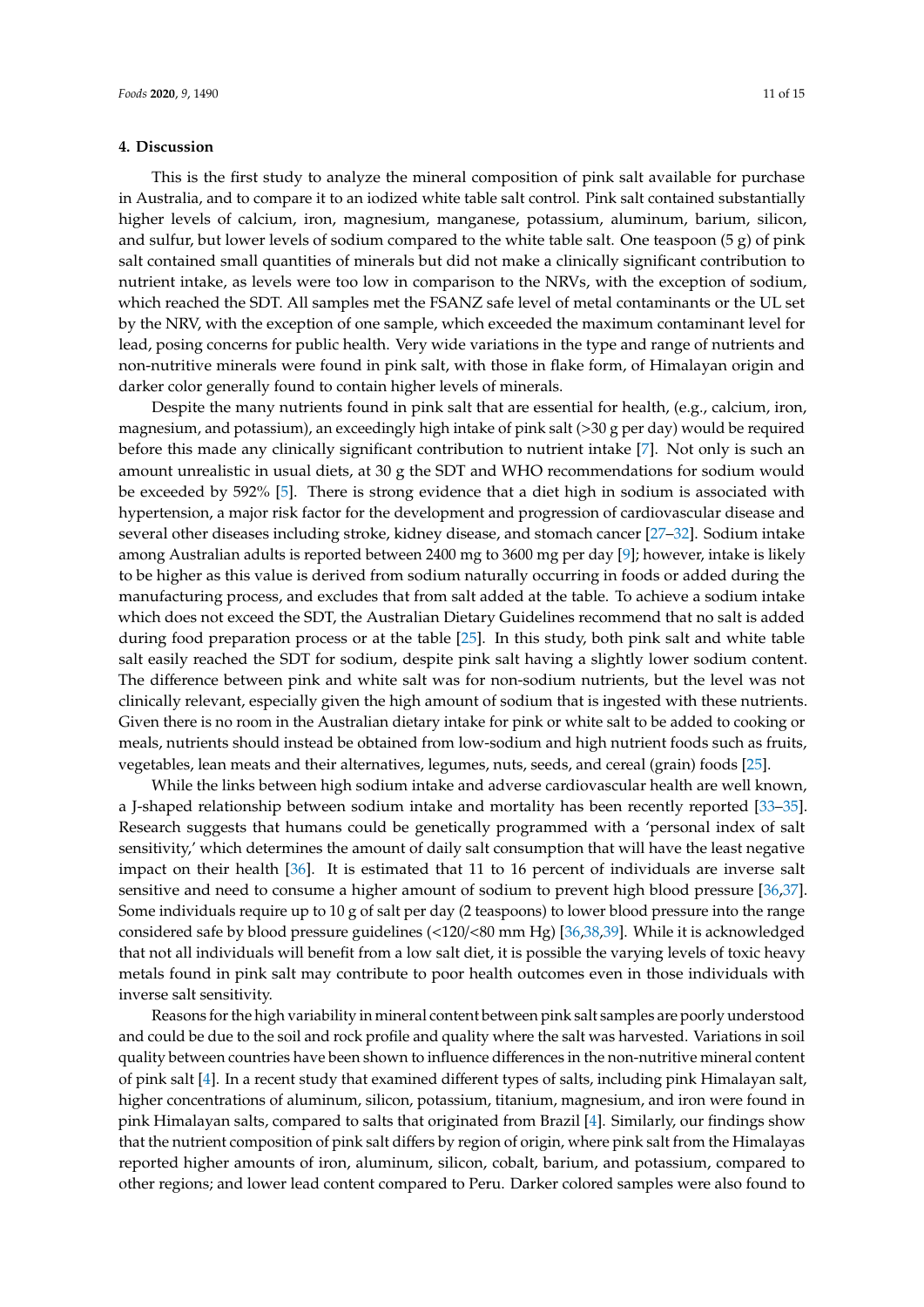contain higher mineral levels, compared to other samples. The concentrated shade of pink in pink salt is determined by traces of iron oxide (i.e., rust) or impurities in the soil [\[4\]](#page-12-3). While the absorption of iron oxide is similar to iron sulfate and in high doses could be useful as an iron supplement [\[40\]](#page-14-2), no differences in iron content by color intensity were observed in this study.

Poorly planned urbanization, mining, industrial processing, and heavy use of metal-based chemicals are some activities recognized to cause contamination of a country's food and water supply [\[41](#page-14-3)[–44\]](#page-14-4). In Pakistan, which produces Himalayan pink salt for commercial distribution, an increase in industrialization and population expansion into urban areas has led to environmental pollution, causing soil and water contamination [\[43\]](#page-14-5). Potentially toxic non-nutritive minerals such as cadmium have been detected in Pakistani soil, leading to further contamination of the country's food and water supply [\[43\]](#page-14-5). In this study, traces of cadmium were detected in pink salt samples originating from the Himalayas, and in an Australian pink salt sample. While cadmium levels did not exceed the FSANZ maximum contaminant levels, anthropogenic contamination in Australia is less common relative to some South East Asian cities [\[45\]](#page-14-6) or European cities [\[46\]](#page-14-7). This may be attributed to differences in the treatment of industrial wastewater and agricultural practices between countries [\[45\]](#page-14-6). Although Australia does not face the same level of issues of over-population or rapid urbanization as other countries, it still is prudent to be aware of unintentional exposure to non-nutritive mineral contaminants introduced through the food supply, especially when the food is being perceived as nutritious and to confer a health benefit [\[47\]](#page-14-8).

The single pink salt sample from Peru contained a very high level of lead which exceeded the FSANZ maximum contaminant level (2.59 mg/kg vs. 2 mg/kg) and had 130 times more lead than the iodized white table salt control. Non-nutritive minerals such as lead are not biodegradable and can therefore cause harmful effects on human health when consumed through food. There is no level of exposure to lead that is known to be without harmful effects. These effects may present as acute or chronic symptoms including compromised bone health, gastrointestinal discomfort, respiratory distress, kidney dysfunction, cognitive decline, heart problems, or even cancer [\[17](#page-13-14)[,18](#page-13-15)[,41](#page-14-3)[,42,](#page-14-9)[48\]](#page-14-10). Although the mineral content in this sample was only measured once, Peru ranks among the world's top five producers of lead and the WHO has confirmed lead exposure from soil in Peru [\[49\]](#page-14-11). It is of great concern that there is pink salt sold in Australia that exceeds the maximum level of lead permitted. Further research and greater regulatory control are required to ensure that pink salt available in Australia is safe for consumption.

Limitations of this study include potential selection bias through the inclusion of 31 pink salt samples from two metropolitan Australian cities and one regional town. While researchers attempted to purchase all available pink salt samples to create a representative sample, additional pink salt products may be available in other parts of Australia. Results for the difference in mineral content by form should be interpreted with caution due to an increased risk of type 2 error, a consequence of a small sample size of flake samples  $(n = 2)$ . Although color coding was completed by three researchers independently, a subjective measure of the color intensity was used and there was potential for misclassification bias. Lastly, nutrient composition was measured once by one laboratory which could lead to measurement bias. Findings are strengthened by two different versions of the same branded product being included where available. This is the first study to provide insight into the mineral composition of pink salt available in Australia and thus represents an important contribution to the literature.

## **5. Conclusions**

This study provides evidence that there are both nutritive and non-nutritive minerals in pink salt available for purchase in Australia, but that wide variations exist and there is the potential for contaminant ingestion. While one teaspoon (5 g) of pink salt contained small quantities of all nutrients, the levels did not meaningfully contribute to nutrient intake, with the exception of sodium which reached the Australian suggested dietary target. Any potential health benefits provided by the higher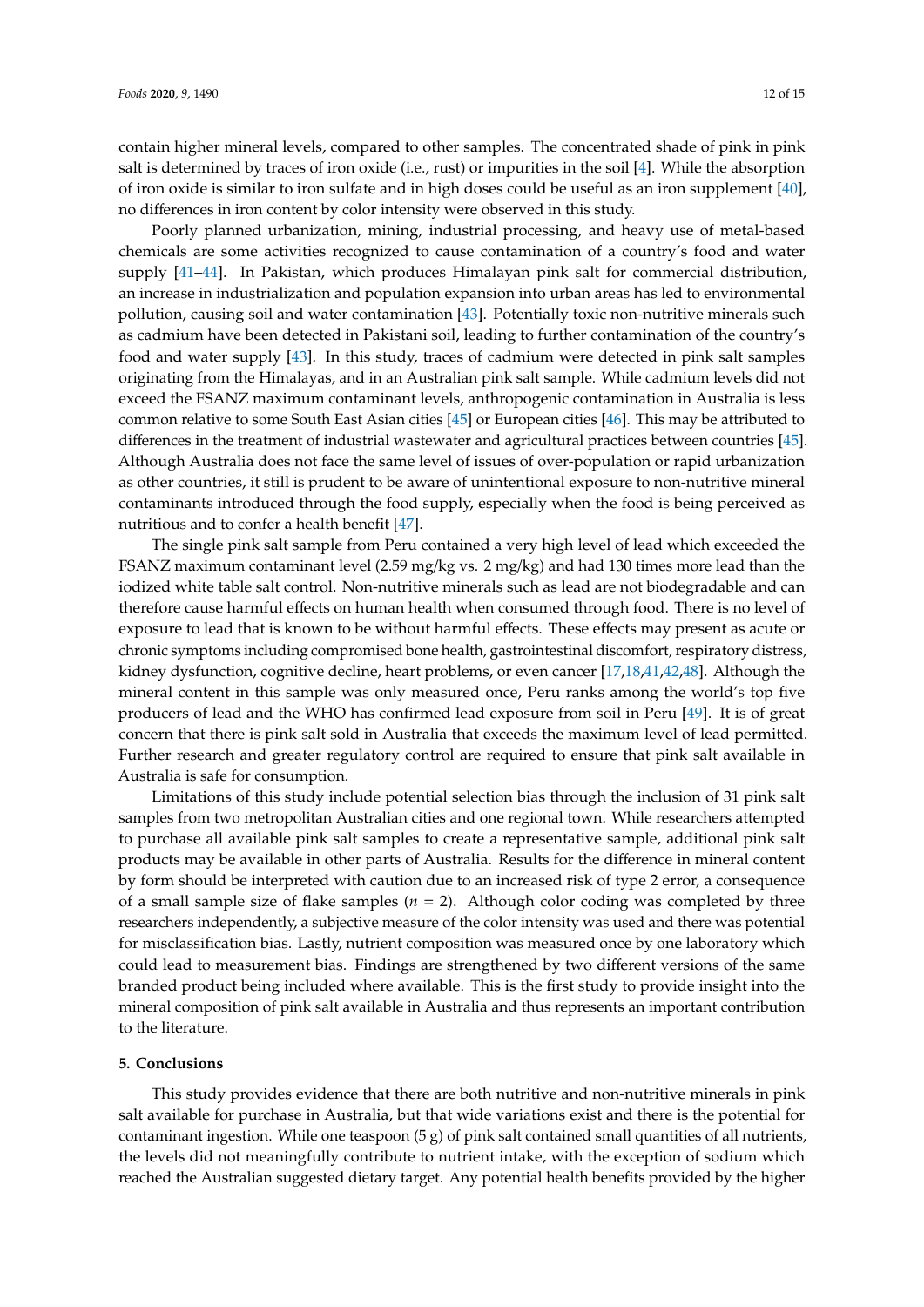nutrient content in pink salt would be counteracted by the large amount of sodium that would also be consumed. Importantly, one pink salt sample from Peru contained a level of lead which exceeded the FSANZ maximum contaminant level. The risk to public health from potentially harmful non-nutritive minerals needs to be addressed by further research and further investigated by food regulatory bodies. Pink salt should only be consumed according to Australian guidelines at <6 g of salt per day from all food and beverage sources.

**Author Contributions:** Conceptualization, F.F-M. and J.M.; methodology, F.F.-M.; analysis, P.P., G.L., and P.C.; manuscript drafting, C.W., E.D., P.C., M.B., S.M., F.F.-M. All authors have read and agreed to the published version of the manuscript.

**Funding:** This research was funded by Nutrition Research Australia.

**Acknowledgments:** The authors acknowledge the work of Tim Cassettari, Andrew McConnell, and Giulia Soccorsi.

**Conflicts of Interest:** F.F.-M., S.M., M.B., T.C., P.C., C.W., E.D., P.P. undertook this work as part of their role at Nutrition Research Australia. Nutrition Research Australia, the funder, is an independent research company receives by funding from industry, government, community groups, professional organizations and not-for-profits; however, self-funded the current project. The authors declare no existing or potential conflict of interest, financial or otherwise.

## **References**

- <span id="page-12-0"></span>1. Food Standards Australia New Zealand. *Australian Food, Supplement and Nutrient Database (AUSNUT) 2011–2013*; Food Standards Australia New Zealand: Canberra, Australia, 2014.
- <span id="page-12-1"></span>2. Tan, W.L.; Azlan, A.; Noh, M.F.M. Sodium and potassium contents in selected salts and sauces. *Int. Food Res. J.* **2016**, *23*, 2181–2186.
- <span id="page-12-2"></span>3. McKillop, H.; Aoyama, K. Salt and marine products in the Classic Maya economy from use-wear study of stone tools. *Proc. Natl. Acad. Sci. USA* **2018**, *115*, 10948–10952. [\[CrossRef\]](http://dx.doi.org/10.1073/pnas.1803639115) [\[PubMed\]](http://www.ncbi.nlm.nih.gov/pubmed/30297416)
- <span id="page-12-3"></span>4. Kuhn, T.; Chytry, P.; Souza, G.M.S.; Bauer, D.V.; Amaral, L.; Dias, J.F. Signature of the Himalayan salt. *Nucl. Instrum. Methods Phys. Res. Sect. B Beam Interact. Mater. At.* **2019**. [\[CrossRef\]](http://dx.doi.org/10.1016/j.nimb.2019.07.008)
- <span id="page-12-4"></span>5. National Health & Medical Research Council (NHMRC). Nutrient Reference Values for Australia and New Zealand. Available online: https://[www.nrv.gov.au](https://www.nrv.gov.au/)/ (accessed on 19 December 2019).
- <span id="page-12-5"></span>6. Food and Nutrition Board: Institute of Medicine. *Sodium Intake in Populations: Assessment of Evidence*; The National Academies Press: Washington, WA, USA, 2013; Volume 5, pp. 19–20.
- <span id="page-12-6"></span>7. World Health Organization (WHO). *Guideline: Sodium Intake for Adults and Children*; World Health Organization (WHO): Geneva, Switzerland, 2012.
- <span id="page-12-7"></span>8. World Health Organization (WHO). *Prevention of Cardiovascular Disease: Guidelines for Assessment and Management of Cardiovascular Risk*; World Health Organization (WHO): Geneva, Switzerland, 2007.
- <span id="page-12-8"></span>9. Australian Bureau of Statistics. *Australian Health Survey (AHS): Nutition First Results—Food and Nutrients, 2011–2012*; ACT: Canberra, Australia, 2014.
- <span id="page-12-9"></span>10. Sifferlin, A. Does Pink Himalayan Salt Have Any Health Benefits? Available online: https://[time.com](https://time.com/4834865/himalayan-pink-salt-benefits/)/ 4834865/[himalayan-pink-salt-benefits](https://time.com/4834865/himalayan-pink-salt-benefits/)/ (accessed on 26 May 2020).
- <span id="page-12-10"></span>11. Himalayan's Finest. Pink Himalayan Salt. Available online: https://[himalayansfinest.com](https://himalayansfinest.com/)/ (accessed on 26 May 2020).
- 12. Sperlazza, C. Himalayan Pink Salt Benefits: Why It's Better than Table Salt. Available online: [https:](https://www.bulletproof.com/diet/superfoods/himalayan-salt-benefits/) //www.bulletproof.com/diet/superfoods/[himalayan-salt-benefits](https://www.bulletproof.com/diet/superfoods/himalayan-salt-benefits/)/ (accessed on 26 May 2020).
- 13. Price, A. Pink Himalayan Salt Benefits: Better than Regular Salt? Available online: https://[draxe.com](https://draxe.com/nutrition/pink-himalayan-salt/)/ nutrition/[pink-himalayan-salt](https://draxe.com/nutrition/pink-himalayan-salt/)/ (accessed on 26 May 2020).
- <span id="page-12-11"></span>14. Jockers, D. Top 10 Health Benefits of Pink Salt. Available online: https://drjockers.com/[health-benefits-pink](https://drjockers.com/health-benefits-pink-salt/)[salt](https://drjockers.com/health-benefits-pink-salt/)/ (accessed on 26 May 2020).
- <span id="page-12-12"></span>15. ul Hassan, A.; Din, A.M.U.; Ali, S. Chemical characterisation of Himalayan rock salt. *Pak. J. Sci. Ind. Res. Ser. A: Phys. Sci.* **2017**, *60*, 67–71.
- <span id="page-12-13"></span>16. Drake, S.L.; Drake, M.A. Comparison of salt taste and time intensity of sea and land salts from around the world. *J. Sens. Stud.* **2011**, *26*, 25–34. [\[CrossRef\]](http://dx.doi.org/10.1111/j.1745-459X.2010.00317.x)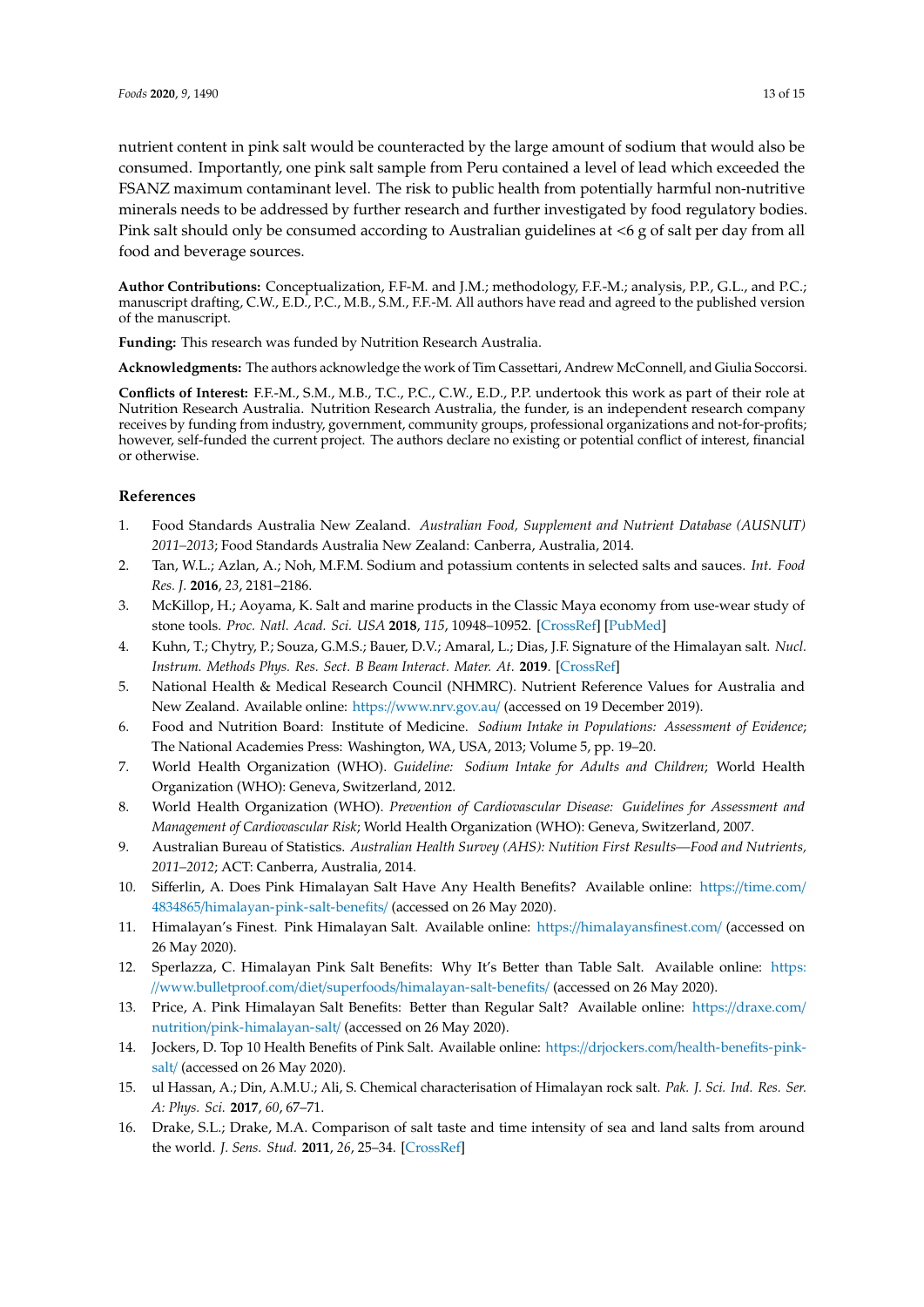- <span id="page-13-14"></span>17. Rodriguez, J.; Mandalunis, P.M. A Review of Metal Exposure and Its Effects on Bone Health. *J. Toxicol.* **2018**, *2018*, 11. [\[CrossRef\]](http://dx.doi.org/10.1155/2018/4854152)
- <span id="page-13-15"></span>18. Islam, M.M.; Karim, M.R.; Zheng, X.; Li, X. Heavy Metal and Metalloid Pollution of Soil, Water and Foods in Bangladesh: A Critical Review. *Int. J. Environ. Res. Public Health* **2018**, *15*, 2825. [\[CrossRef\]](http://dx.doi.org/10.3390/ijerph15122825)
- <span id="page-13-0"></span>19. Huang, Y.; He, C.; Shen, C.; Guo, J.; Mubeen, S.; Yuan, J.; Yang, Z. Toxicity of cadmium and its health risks from leafy vegetable consumption. *Food Funct.* **2017**, *8*, 1373–1401. [\[CrossRef\]](http://dx.doi.org/10.1039/C6FO01580H)
- <span id="page-13-1"></span>20. Food Standards Australia New Zealand. Australian User Guide Mandatory Iodine Fortification: Implementing the Requirements of Mandatory Fortification with Iodised Salt under Standard 2.1.1—Cereals and Cereal Products. Available online: <www.foodstandards.gov.au> (accessed on 2 June 2020).
- <span id="page-13-2"></span>21. Food Standards Australia and New Zealand. *Schedule 19: Maximum Levels of Contaminants and Natural Toxicants*; Commonwealth of Australia: Canberra, Australia, 2017.
- <span id="page-13-3"></span>22. FAO/WHO. *Evaluation of Certain Food Additives and Contaminants: Seventy-Fourth Report of the Joint FAO*/*WHO Expert Committee on Food Additives*; WHO Technical Report Series 966; World Health Organization (WHO): Geneva, Switzerland, 2011.
- <span id="page-13-4"></span>23. Institute of Medicine. *Dietary Reference Intakes for Vitamin A, Vitamin K, Arsenic, Boron, Chromium, Copper, Iodine, Iron, Manganese, Molybdenum, Nickel, Silicon, Vanadium, and Zinc*; The National Academies Press: Washington, DC, USA, 2001.
- <span id="page-13-5"></span>24. Boorman, J.; Cunningham, J.; Mackerras, D. *Salt Intake from Processed Food and Discretionary Use in Australia (Poster Presentation)*; Food Standards Australia New Zealand: Canberra, Australia, 2008.
- <span id="page-13-6"></span>25. *Australian Dietary Guidelines*; NHMRC, Australian Government: Canberra, Australia, 2013.
- <span id="page-13-7"></span>26. Food Standards Australia New Zealand. *Australia New Zealand Food Standards Code—Schedule 19—Maximum Levels of Contaminants and Natural Toxicants*; Food Standards Australia New Zealand: Canberra, Australia, 2017.
- <span id="page-13-8"></span>27. Suckling, R.J.; He, F.J.; Markandu, N.D.; Macgregor, G.A. Dietary salt influences postprandial plasma sodium concentration and systolic blood pressure. *Kidney Int.* **2012**, *81*, 407–411. [\[CrossRef\]](http://dx.doi.org/10.1038/ki.2011.369)
- 28. Mozaffarian, D.; Fahimi, S.; Singh, G.M.; Micha, R.; Khatibzadeh, S.; Engell, R.E.; Lim, S.; Danaei, G.; Ezzati, M.; Powles, J. Global Sodium Consumption and Death from Cardiovascular Causes. *N. Engl. J. Med.* **2014**, *371*, 624–634. [\[CrossRef\]](http://dx.doi.org/10.1056/NEJMoa1304127)
- 29. Mozaffarian, D. Dietary and Policy Priorities for Cardiovascular Disease, Diabetes, and Obesity: A Comprehensive Review. *Circulation* **2016**, *133*, 187–225. [\[CrossRef\]](http://dx.doi.org/10.1161/CIRCULATIONAHA.115.018585) [\[PubMed\]](http://www.ncbi.nlm.nih.gov/pubmed/26746178)
- 30. Li, X.Y.; Cai, X.L.; Bian, P.D.; Hu, L.R. High salt intake and stroke: Meta-analysis of the epidemiologic evidence. *CNS Neurosci. Ther.* **2012**, *18*, 691–701. [\[CrossRef\]](http://dx.doi.org/10.1111/j.1755-5949.2012.00355.x) [\[PubMed\]](http://www.ncbi.nlm.nih.gov/pubmed/22742770)
- 31. Poggio, R.; Gutierrez, L.; Matta, M.G.; Elorriaga, N.; Irazola, V.; Rubinstein, A. Daily sodium consumption and CVD mortality in the general population: Systematic review and meta-analysis of prospective studies. *Public Health Nutr.* **2015**, *18*, 695–704. [\[CrossRef\]](http://dx.doi.org/10.1017/S1368980014000949) [\[PubMed\]](http://www.ncbi.nlm.nih.gov/pubmed/24848764)
- <span id="page-13-9"></span>32. Micha, R.; Peñalvo, J.L.; Cudhea, F.; Imamura, F.; Rehm, C.D.; Mozaffarian, D. Association Between Dietary Factors and Mortality From Heart Disease, Stroke, and Type 2 Diabetes in the United States. *JAMA* **2017**, *317*, 912–924. [\[CrossRef\]](http://dx.doi.org/10.1001/jama.2017.0947)
- <span id="page-13-10"></span>33. O'Donnell, M.J.; Yusuf, S.; Mente, A.; Gao, P.; Mann, J.F.; Teo, K.; McQueen, M.; Sleight, P.; Sharma, A.M.; Dans, A.; et al. Urinary sodium and potassium excretion and risk of cardiovascular events. *JAMA* **2011**, *306*, 2229–2238. [\[CrossRef\]](http://dx.doi.org/10.1001/jama.2011.1729)
- 34. Alderman, M.H.; Cohen, H.W. Dietary sodium intake and cardiovascular mortality: Controversy resolved? *Am. J. Hypertens.* **2012**, *25*, 727–734. [\[CrossRef\]](http://dx.doi.org/10.1038/ajh.2012.52)
- <span id="page-13-11"></span>35. Stolarz-Skrzypek, K.; Kuznetsova, T.; Thijs, L.; Tikhonoff, V.; Seidlerová, J.; Richart, T.; Jin, Y.; Olszanecka, A.; Malyutina, S.; Casiglia, E.; et al. Fatal and nonfatal outcomes, incidence of hypertension, and blood pressure changes in relation to urinary sodium excretion. *JAMA* **2011**, *305*, 1777–1785. [\[CrossRef\]](http://dx.doi.org/10.1001/jama.2011.574)
- <span id="page-13-12"></span>36. Felder, R.A.; White, M.J.; Williams, S.M.; Jose, P.A. Diagnostic tools for hypertension and salt sensitivity testing. *Curr. Opin. Nephrol. Hypertens.* **2013**, *22*, 65–76. [\[CrossRef\]](http://dx.doi.org/10.1097/MNH.0b013e32835b3693)
- <span id="page-13-13"></span>37. Gildea, J.J.; Lahiff, D.T.; Van Sciver, R.E.; Weiss, R.S.; Shah, N.; McGrath, H.E.; Schoeffel, C.D.; Jose, P.A.; Carey, R.M.; Felder, R.A. A linear relationship between the ex-vivo sodium mediated expression of two sodium regulatory pathways as a surrogate marker of salt sensitivity of blood pressure in exfoliated human renal proximal tubule cells: The virtual renal biopsy. *Clin. Chim. Acta* **2013**, *421*, 236–242. [\[CrossRef\]](http://dx.doi.org/10.1016/j.cca.2013.02.021)